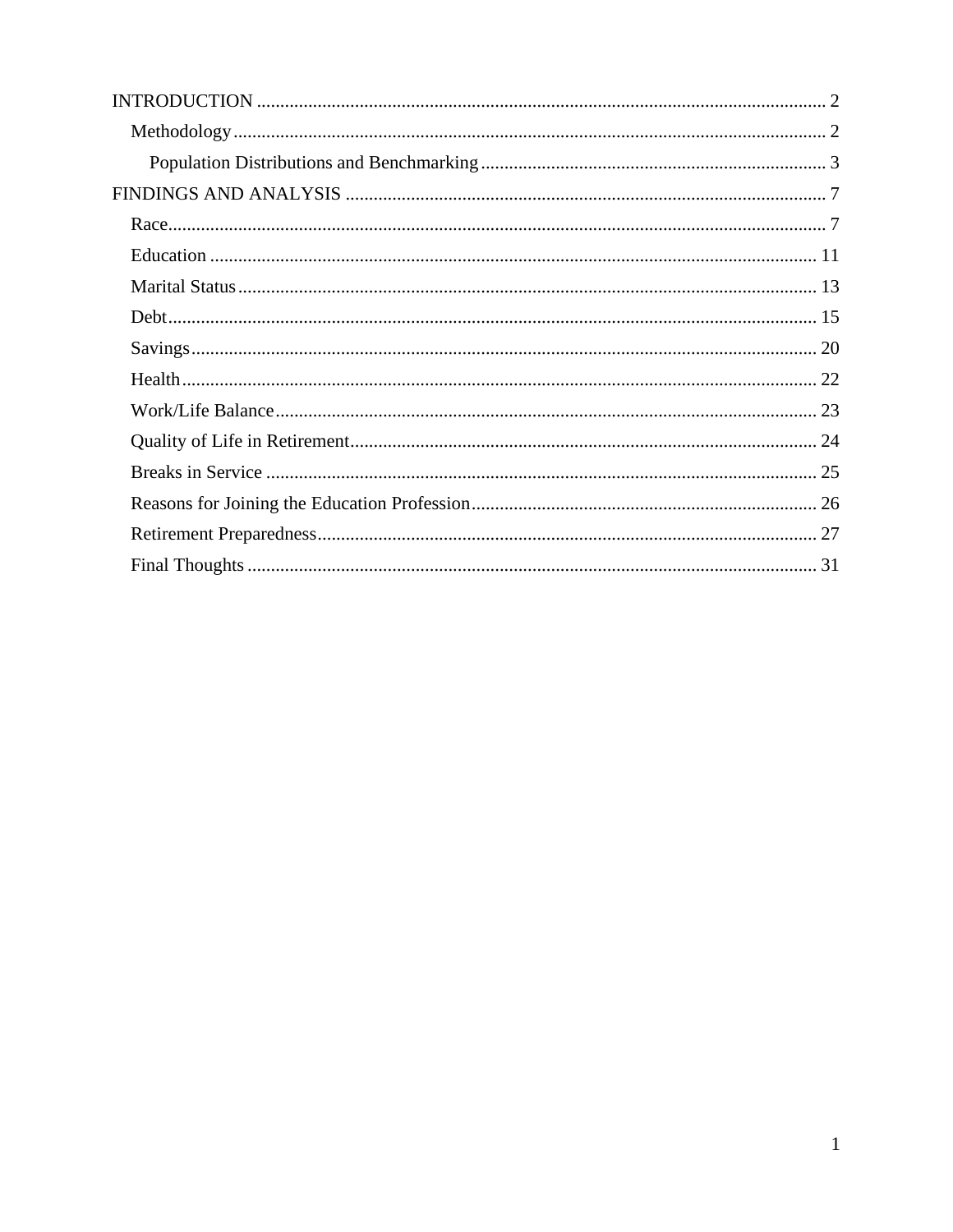# <span id="page-2-0"></span>**INTRODUCTION**

Demographic information is a powerful tool for understanding the relationship between people and their socioeconomic status. For the general population, demographic variables are correlated with social and financial outcomes in life. Recently, the National Institute of Retirement Security published a report that also found strong relationships between demographic categories—such as race, gender, marital status and education—and retirement outcomes.<sup>1</sup>

While findings about the general population support the need for demographic research, they are not universally applicable to CalSTRS membership. CalSTRS members represent a specific subgroup of the larger population. Not only does the retirement system serve just the state of California, CalSTRS members typically require five years of higher education to teach in public schools, and they work in a profession with a progressive compensation structure. These characteristics may change the influence of other demographic characteristics, such as gender or race, on financial outcomes.

CalSTRS has analyzed member data required to administer benefits—age, gender, earnings or benefit amount and years of service. Additional demographic information collected through past survey research extended available data to include variables such as marital status and household finances. In order to increase the breadth of data about CalSTRS members, research staff pursued a new survey to collect an expanded array of demographic information. This demographic survey yielded novel data about the characteristics of CalSTRS members. This comprehensive demographic data allows us to distinguish the experience of our members compared to the general population, and can offer new insight on member behavior, financial planning and retirement security.

# <span id="page-2-1"></span>**Methodology**

Prior to administering the survey, CalSTRS collaborated with stakeholder groups to help socialize the survey activities among CalSTRS members given the personal questions included. Research staff attended constituent meetings and met with key stakeholder representatives. This allowed for thoughtful input during survey development. As a result of the collaboration, survey content was refined, and there was confidence member trust would be maintained when asking for detailed personal information. CalSTRS attributes the success of this project to those efforts and extends its gratitude to stakeholder representatives who provided input and encouraged survey participation.

Beginning May 16, 2019, CalSTRS emailed the survey to every CalSTRS active or retired member with a valid email address on file. The survey closed on June 24, 2019. CalSTRS received 42,111 responses representing 11,685 active member respondents and 30,426 retired member respondents.<sup>2</sup> The survey included five sections covering topics on demographic characteristics, employment, education, finances and retirement preparedness.<sup>3</sup>

As is typical with survey data, an interval around the mean (average) was calculated. This is commonly known as a confidence interval, which is further used to calculate the margin of error for a sample. This basic diagnostic statistic provides perspective around the variation in the sample and its applicability to the total population. As of June 30, 2019, there were 656,022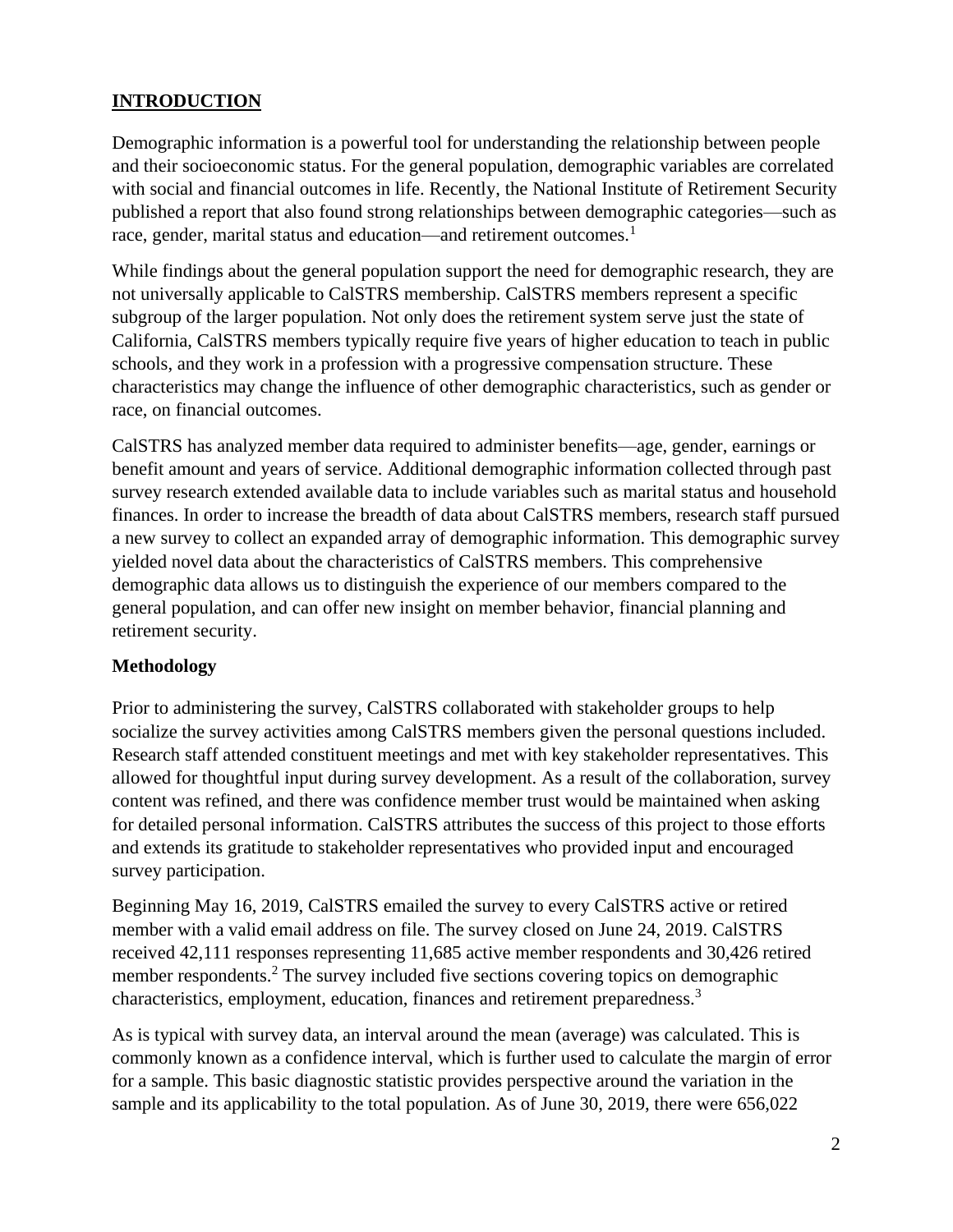active members.<sup>4</sup> There were 11,685 responses from active members. With a 99% confidence interval, the margin of error is about 1%. As of June 30, 2019, there were 270,835 retired members. There were 30,426 responses from retired members. With a 99% confidence interval, the margin of error is less than 1%. This initial assessment provides confidence in the representativeness of the sample relative to the actual population. It suggests the findings represent the demographic characteristics and experiences of the membership.

# <span id="page-3-0"></span>Population Distributions and Benchmarking

Descriptive observations of the data combined with comparisons to other sources of data available about CalSTRS members can further validate the representativeness of the data.

## *Gender*

As of June 30, 2019, CalSTRS' active member population consisted of 28% males and 72% females. Active member survey respondents were represented by 31% males and 69% females. Similarly, as of June 30, 2019, retired members consisted of 31% males and 69% females. Retired member survey respondents were represented by 33% males and 67% females. In both active and retired populations, males were marginally more represented in the survey respondents than in the actual member population. Given the volume of responses and the degree of similarity in the distribution to the actual population, there is sufficient data for meaningful analysis comparing male experiences to female experiences.



Notably, in line with California law allowing for non-binary as a legal gender designation, the survey included non-binary as a third gender option for participants. Sixty-four individuals who participated in the survey identified as non-binary. Given the small number of individuals in this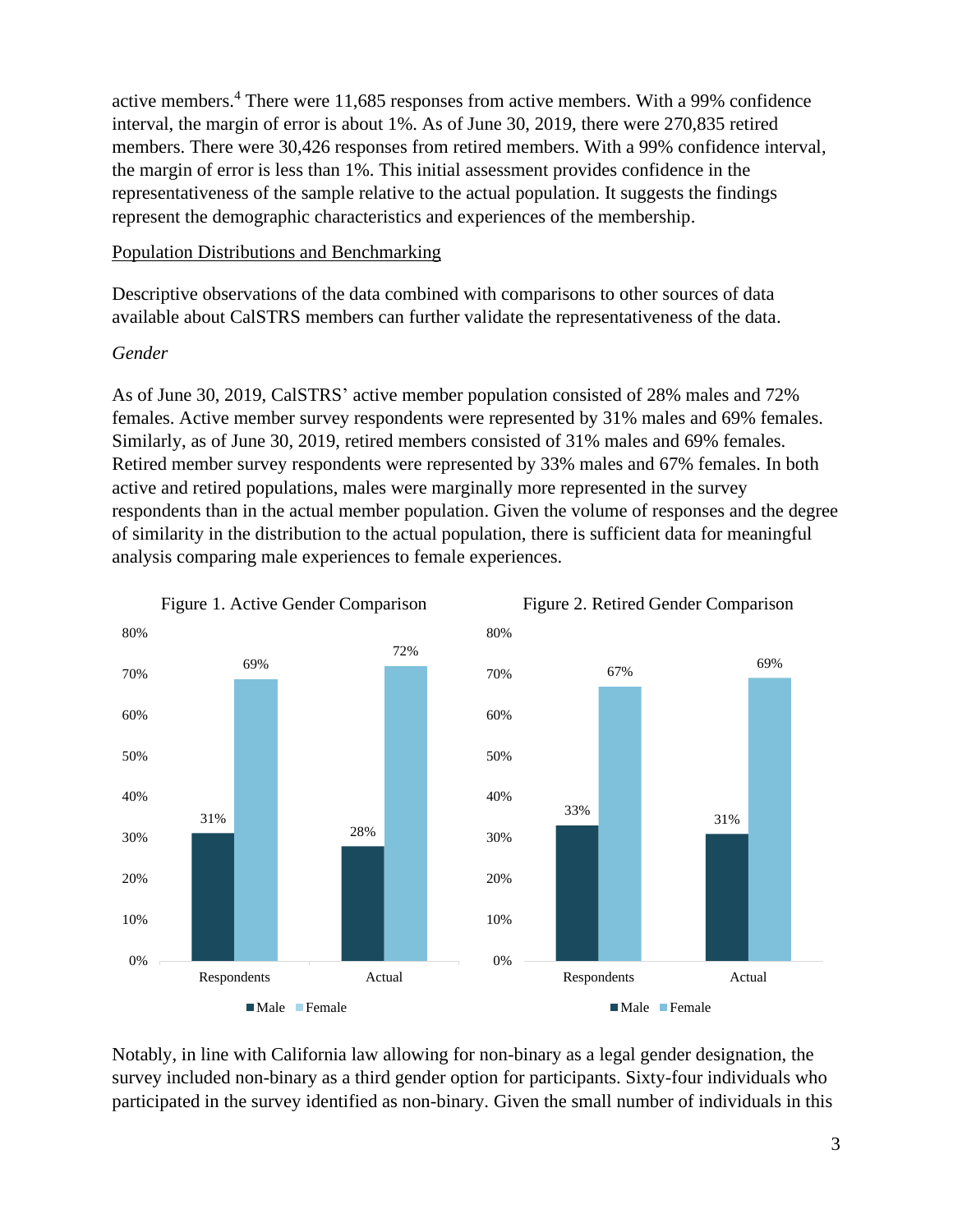group, research staff did not conduct substantive analysis on the non-binary member experience. This data will be reserved and observed again in future iterations of demographic research.

## *Age*

The youngest survey respondent was 22, and the oldest was 104. As with other CalSTRS surveys, older, retired members responded at a higher rate than younger, active members. To account for this, the analysis of the responses concentrates on age deciles or generational cohorts where appropriate. While older, retired members responded more, each age group studied has sufficient responses for analysis. Additionally, a compelling aspect of age-related analysis is how experiences and behaviors differ across the life course. This method is primarily how age is analyzed in this study. Figure 3 below shows the age groups used in the analysis and the distribution of all respondents according to those age groups.



Figure 3. Respondent Age

# *Race*

Race is a social construct that can evolve over time. As such, race can be challenging to measure. Personal identity at the time of data collection as well as the race categories used can impact an individual's response. This study adopts categories of race from other government entities—such as the United States Census Bureau—to conform to current standards. Figure 4 below shows the distribution of race for all survey respondents according to those standards.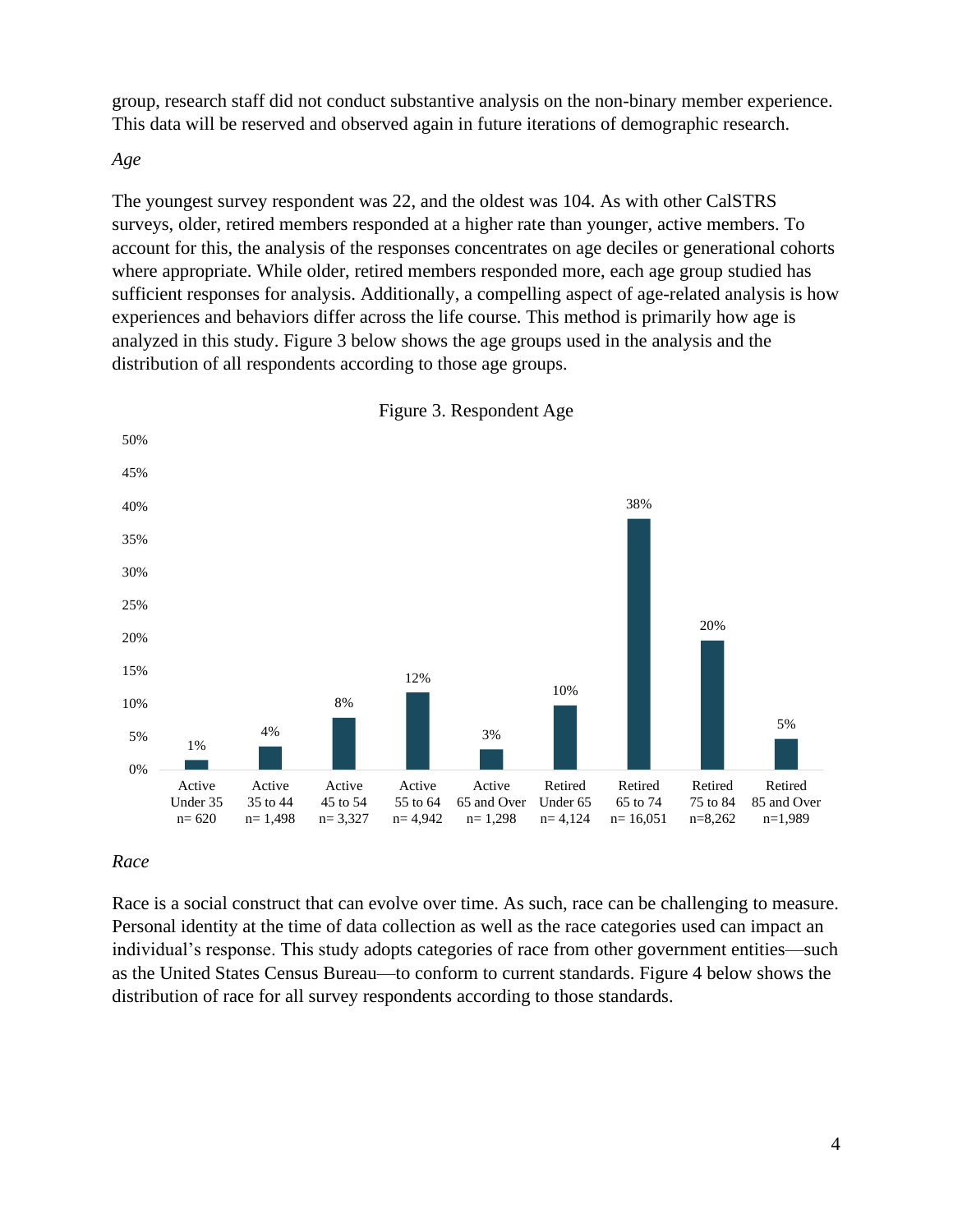





Trends can be examined between responses to this survey and other datasets to understand how similar this distribution is to other sources of information, despite individual variation. The California Department of Education collects race data for K-12 public educators. The last 20 years of data collected shows more Hispanic<sup>5</sup> representation and less White representation in the most recent school years (Figure 5 below).



Figure 5. California Department of Education K-12 Teacher Race by Year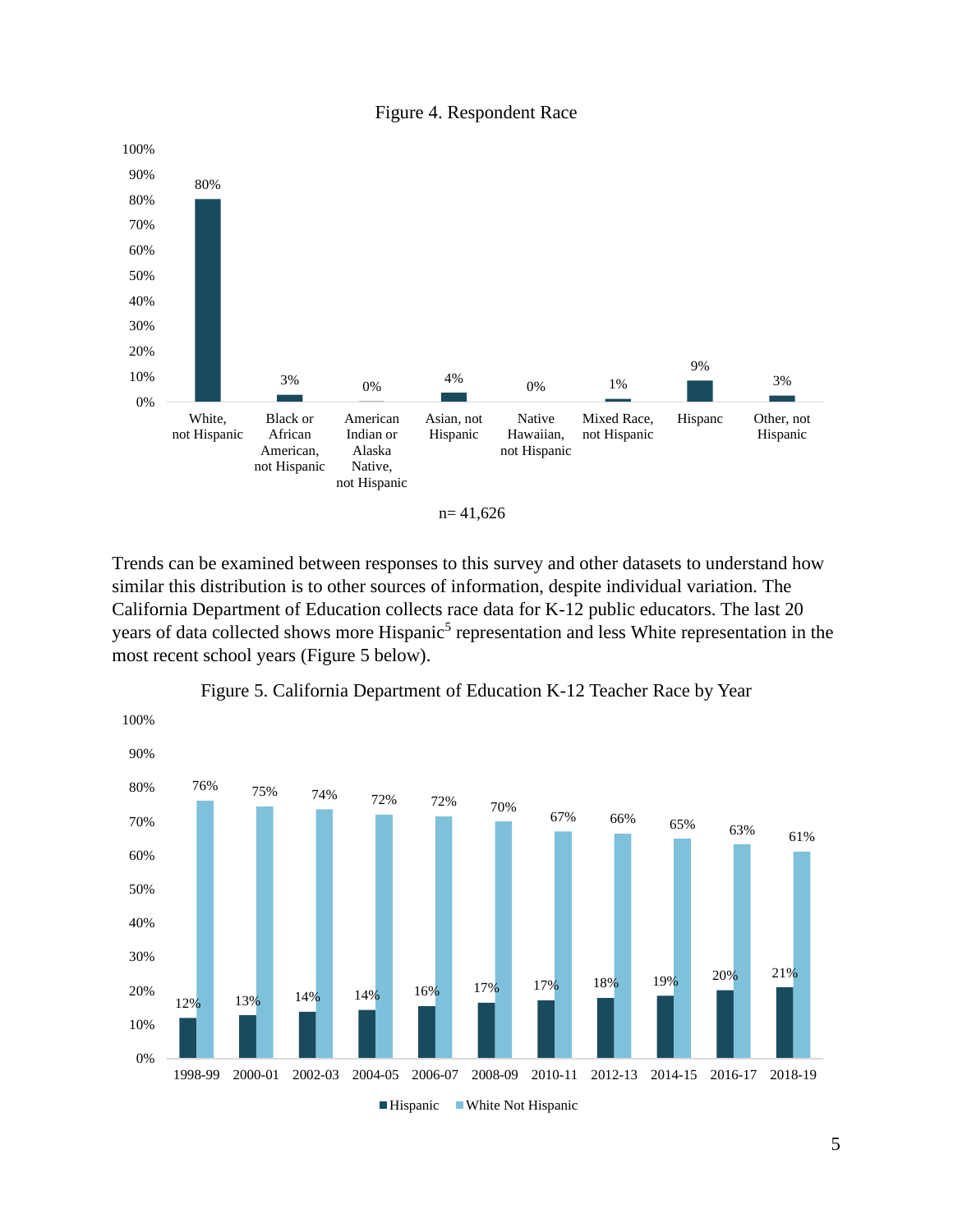Similarly, across the age groups in the demographic survey data,<sup>6</sup> there is a larger representation of Hispanic individuals in the younger age groups compared to the older age groups and a smaller representation of White individuals in the younger age groups compared to the older age groups (Figure 6 below).



Figure 6. K-12 Teacher Respondents Race by Age

The similarity of trends in the data collected compared to the California Department of Education data, along with the volume of responses, provides confidence when examining race and conducting related demographic analysis for this study.

# *Position Type*

The survey asked respondents to report their current or most recent position. When comparing active survey respondents to data available from the California Department of Education and the California Community Colleges Chancellor's Office, there is a similar distribution.<sup>7</sup> In both cases, K-12 teachers make up more than 60% of the population. As with other data, the relative distribution of respondents by position type—and with each group displayed in Figure 7 below being represented by thousands of survey respondents—it is possible to compare the experiences of CalSTRS members by position type.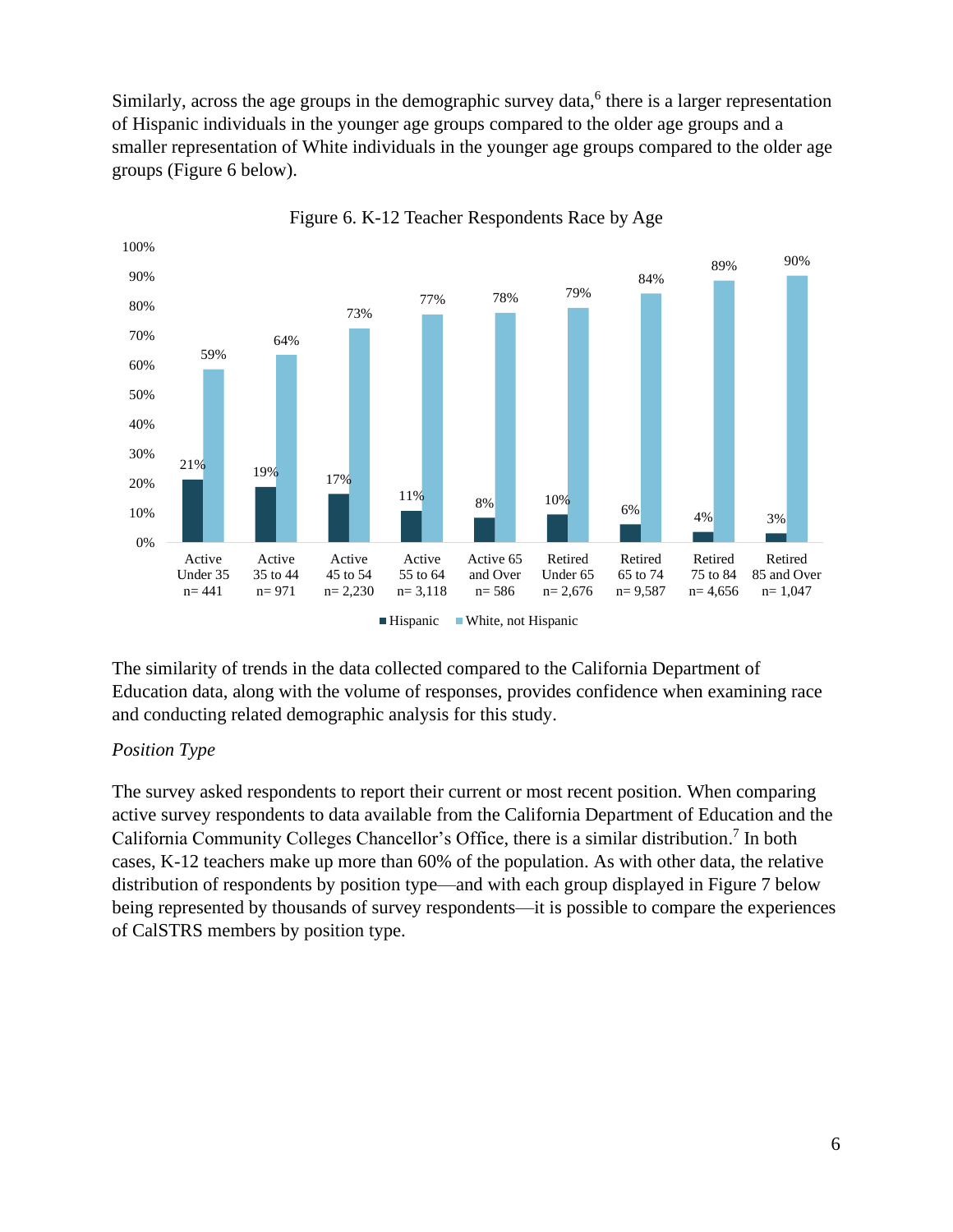

# Figure 7. Active Position Type Comparison

# <span id="page-7-0"></span>**FINDINGS AND ANALYSIS**

Below is a compilation of findings from the survey data. Given the vast amount of information collected, commonly reported demographic categories and others with compelling findings have been included below.

# <span id="page-7-1"></span>**Race**

Overall, there is greater diversity in the United States general population and the California population than in the member population. However, survey respondents show evidence of increased racial diversity at younger ages. As with the K-12 data above, there is a noticeable shift in the proportions of White and Hispanic representation in younger ages compared to older ages within the entire respondent population (Figure 8 below). There is also a slight increase in Asian representation in the younger age groups. Black or African American representation remains constant across all age groups (below 5%). All other race categories combined represent less than 10% of the entire respondent population across all age groups and show little variation.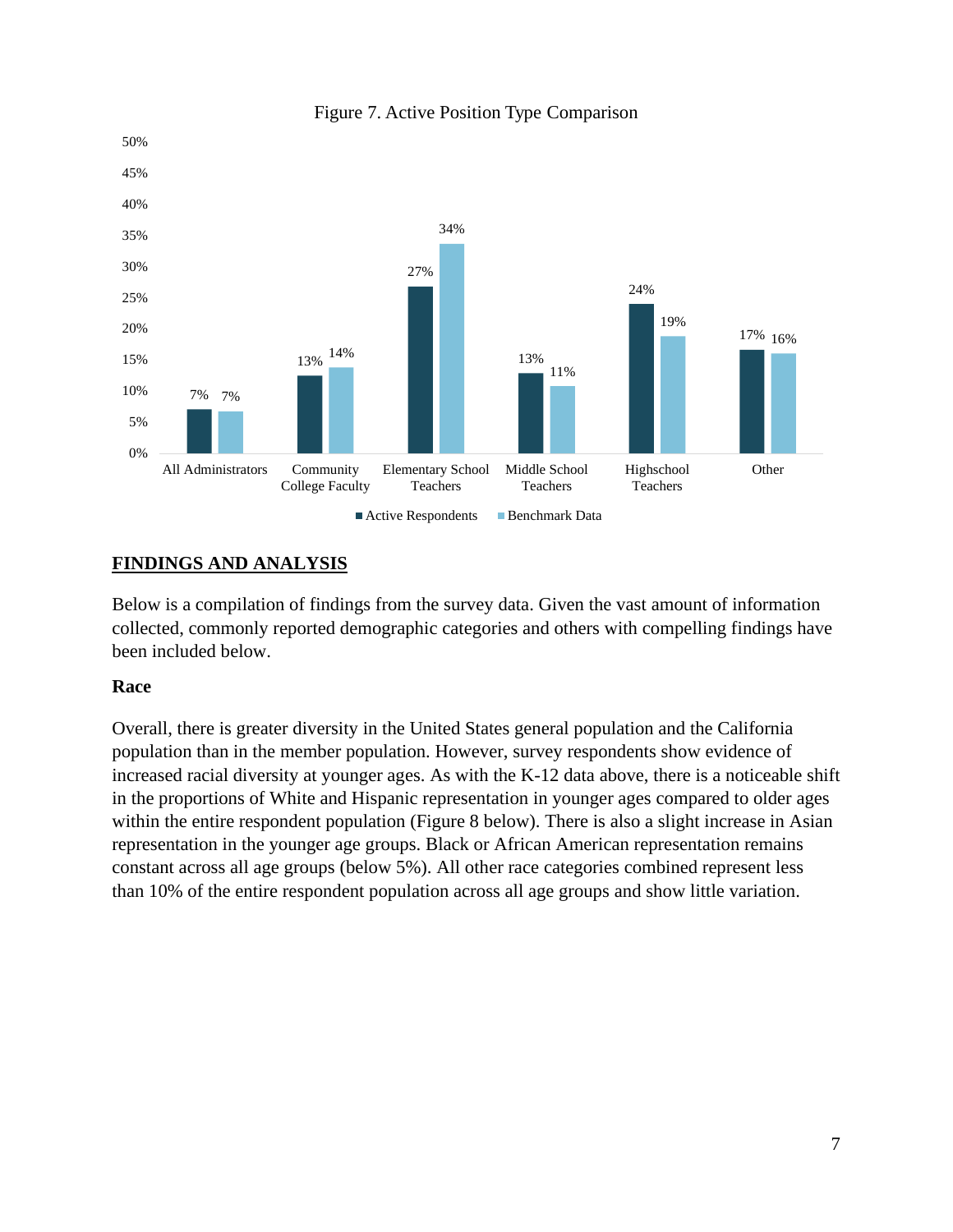

Figure 8. Respondent Race by Age

When comparing survey respondents to the general United States population there are noticeable differences. The United States overall has more Black or African American representation than in California and what was reported by survey respondents. The United States overall has less Asian and Hispanic representation than California, but similar representation reported by survey respondents (Figure 9 below).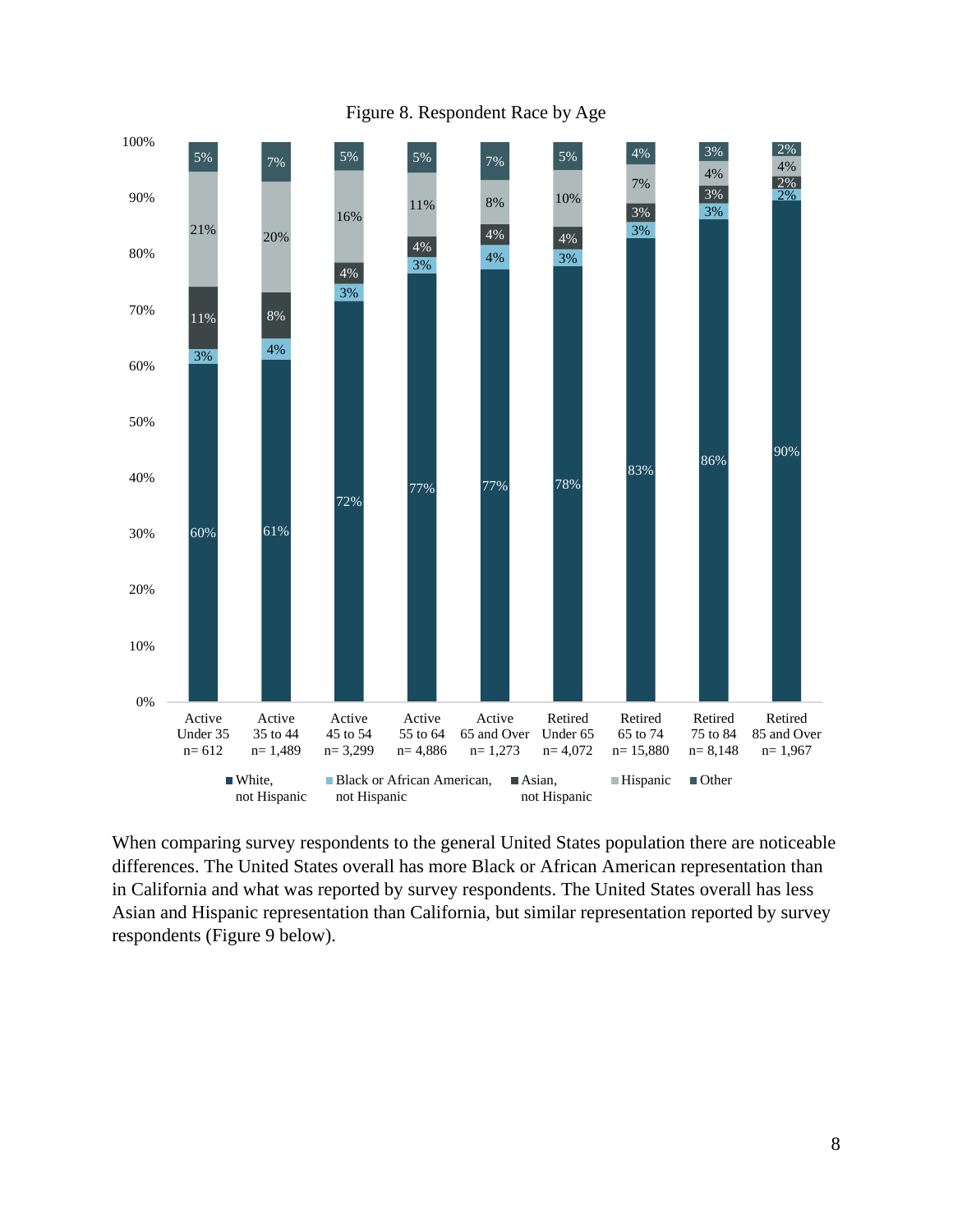

Figure 9. United States Race by Age

U.S. Census Bureau, National and State Population Estimates, 2018

When comparing survey respondents to the general California population, there are other noticeable differences. For survey respondents at younger ages, Hispanic representation increases as White representation falls, but for California overall, while displaying the same trend, Hispanic representation exceeds White representation among the younger age groups (Figure 10 below). As such, to assume United States or California data represents race for CalSTRS members would provide an inaccurate picture.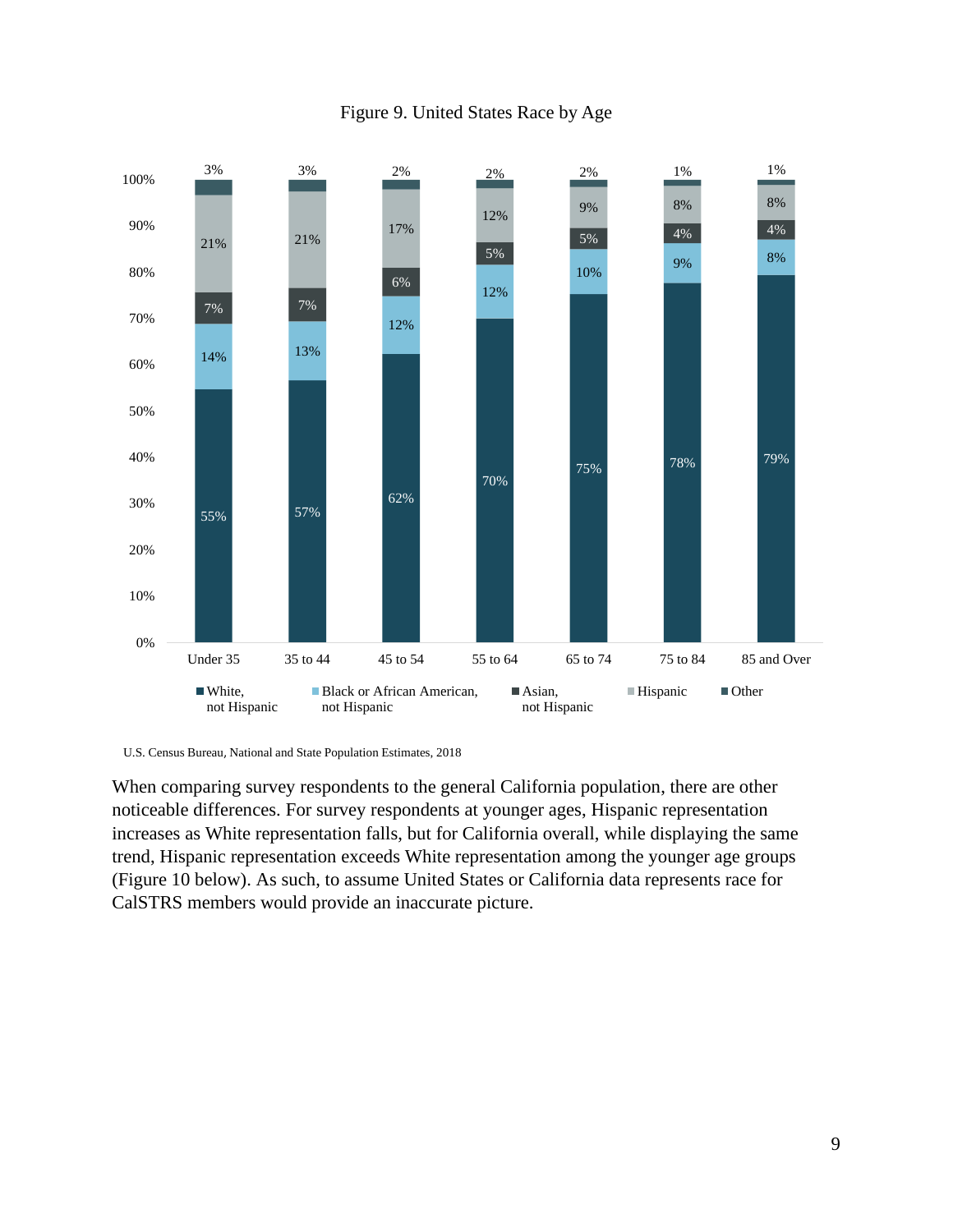

# Figure 10. California Race by Age

U.S. Census Bureau, National and State Population Estimates, 2018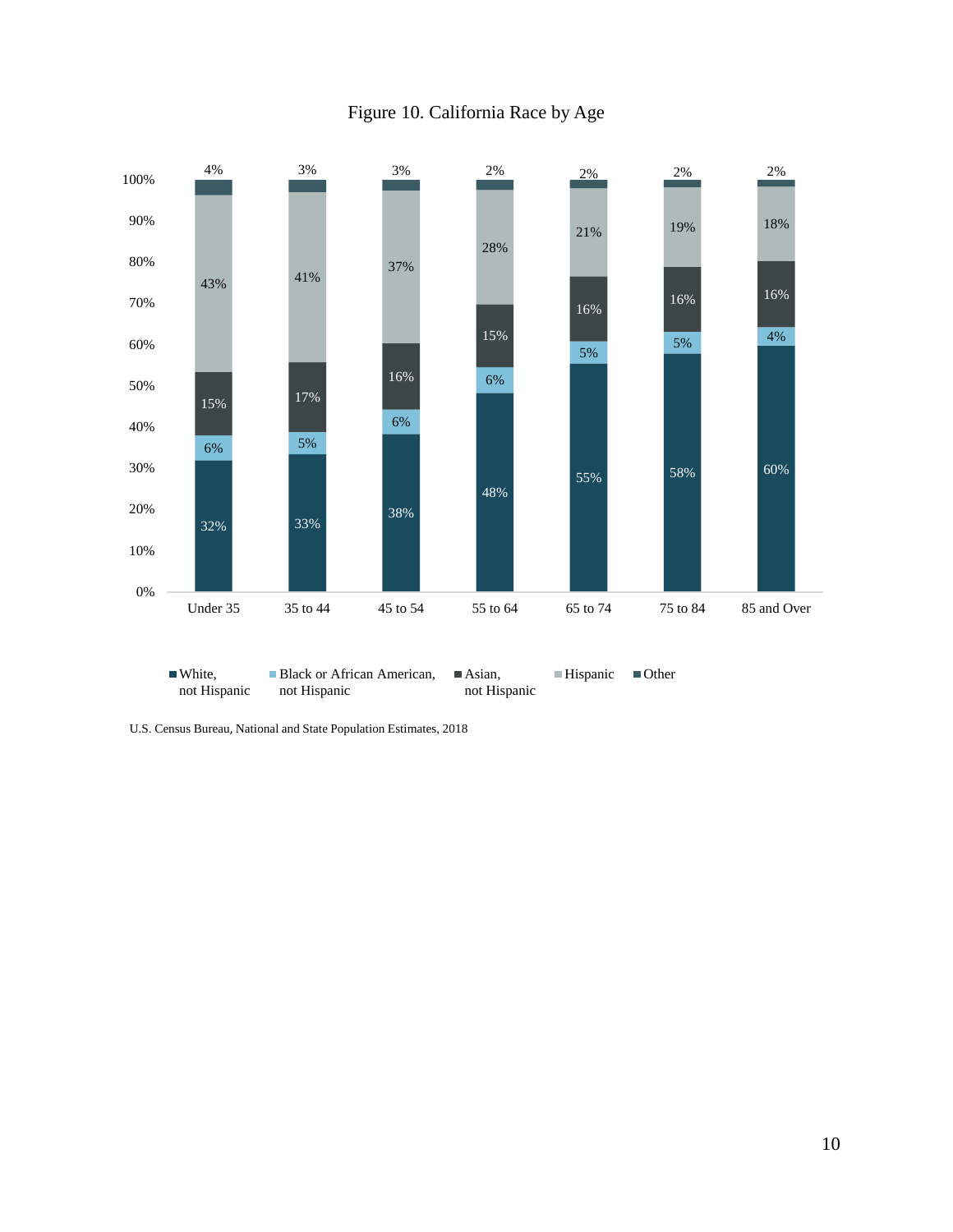# <span id="page-11-0"></span>**Education**

For this survey, respondents were asked to indicate which degrees they have. Their highest degree attained was then calculated. For the general California and United States populations age 22 or older,<sup>8</sup> there is a broad distribution of educational attainment from less than High School through a Doctorate, with some concentration around High School or Equivalent and Bachelor's (Figure 11 below).





U.S. Census Bureau, Current Population Survey, Annual Social and Economic Supplement, 2018 \*Includes survey respondents with a Teaching Credential.

Educational attainment is a clear area where CalSTRS members diverge from the general population. The survey data shows 68% of CalSTRS members have a Master's degree or higher, compared to 12% of both Americans and California residents, ages 22 and older. When limiting the United States and California populations to only include those with an Associate degree or higher (Figure 12 below), there is still a much larger proportion of survey respondents with a Master's degree or higher, with less than a third in both the general populations reporting a Master's degree or higher.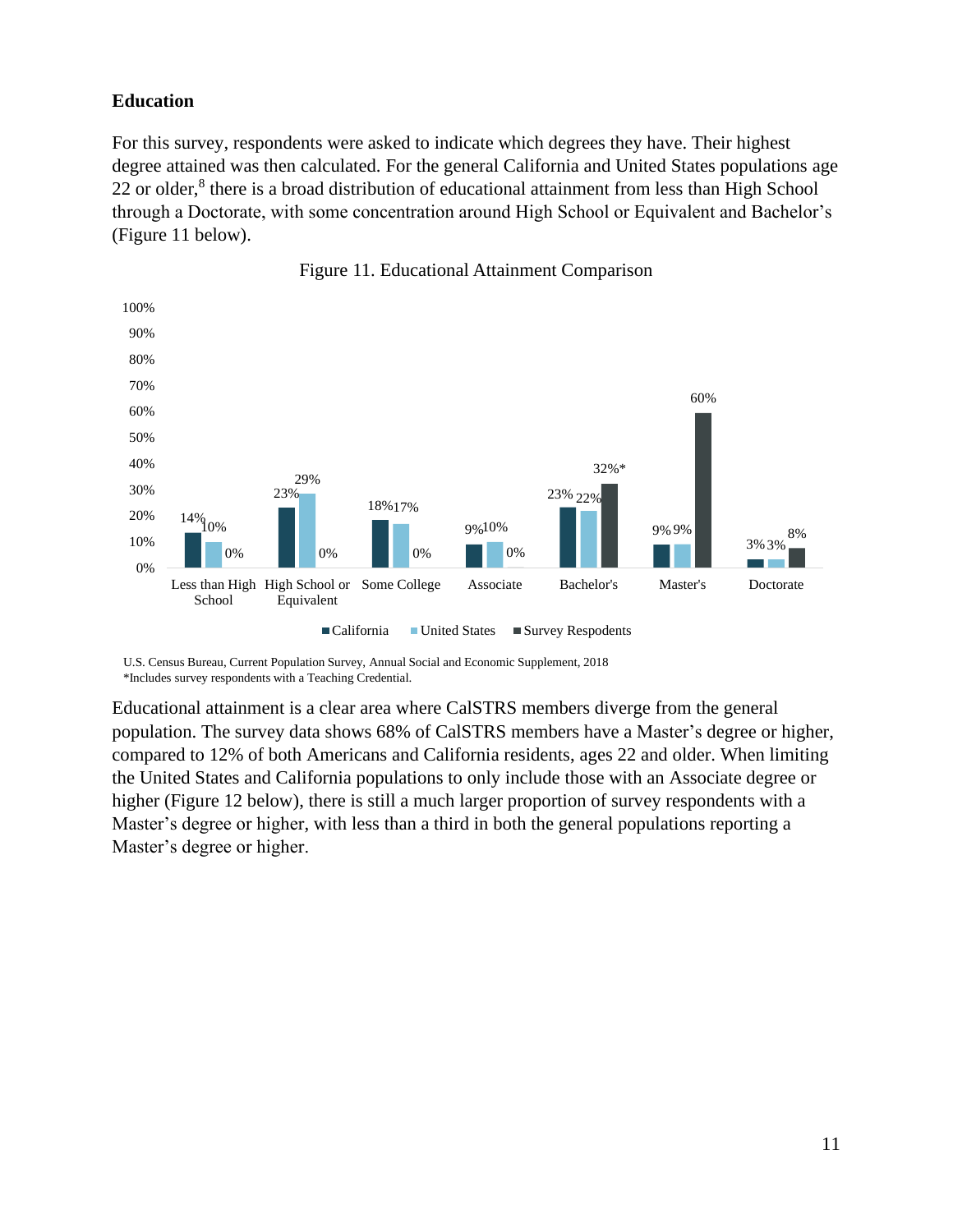

Figure 12. Educational Attainment Comparison-Associate and above

U.S. Census Bureau, Current Population Survey, Annual Social and Economic Supplement, 2018 \*Includes survey respondents with a Teaching Credential.

There is some variation in educational attainment for various subgroups of survey respondents. Overall there is little variation between the educational attainment of active and retired respondents. A slightly higher proportion of males report a Doctorate degree—11%—compared to females—6%—while a larger proportion of active respondents ages 35 to 44 report having a Master's degree or higher—76%—relative to other active age groups. More Administrators and Community College District Faculty have Master's and Doctorate degrees than K-12 Teachers and other certificated staff (Figure 13 below).



Figure 13. Respondent Highest Degree by Position Type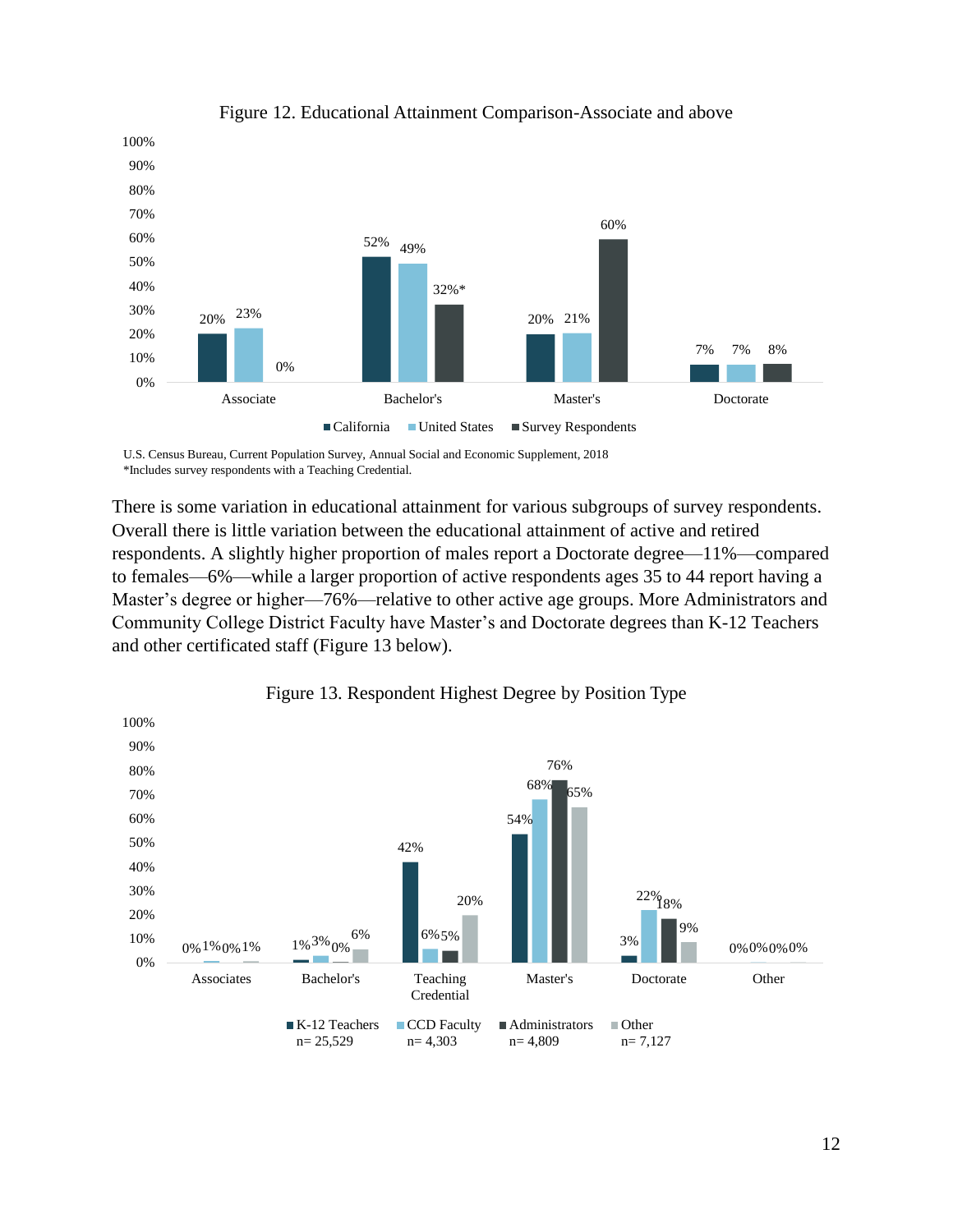## <span id="page-13-0"></span>**Marital Status**

Respondents were asked to report their current marital status. Figure 14 below shows the distribution of current marital status for all respondents.



Figure 14. Respondent Current Marital Status

Within the respondent population, more male respondents are married at 75% than females at 56%. This trend holds true across all age groups (Figure 15 below).





The most drastic difference between males and females is the percent of respondents married for ages 65 and over. In general, females live longer than males and are widowed at a higher rate than males at older ages. While after age 65 the number of respondents widowed increases for both males and females, more than double the percentage of women in those age groups are widowed compared to men in the same age groups (Figure 16 below).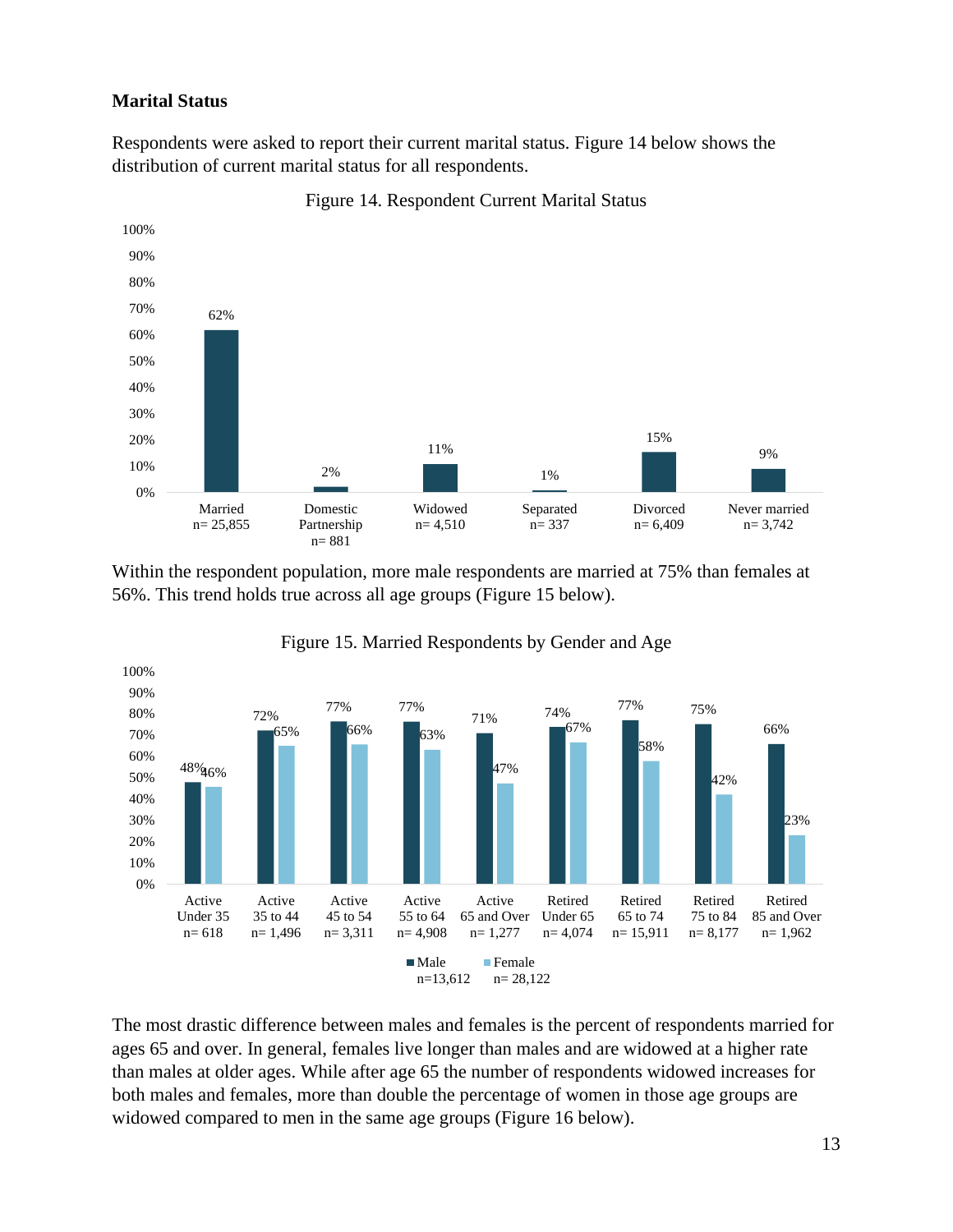

Figure 16. Widowed Respondents by Age and Gender

Comparing respondents to the general populations of California and the United States, more male respondents are married than the general populations (Figure 17 below).<sup>9</sup>



Figure 17. Married Males Comparison

Female respondents under age 35 also report being married more than the general California and United States populations—by more than 10%—while a similar percentage are married across all other age groups. However, the percentage of females widowed age 55 and over is far below the percentage of California and the United States overall. Also, among the oldest respondents, males and females are both widowed about 10% less than both the California and US populations as seen in Figure 18 below.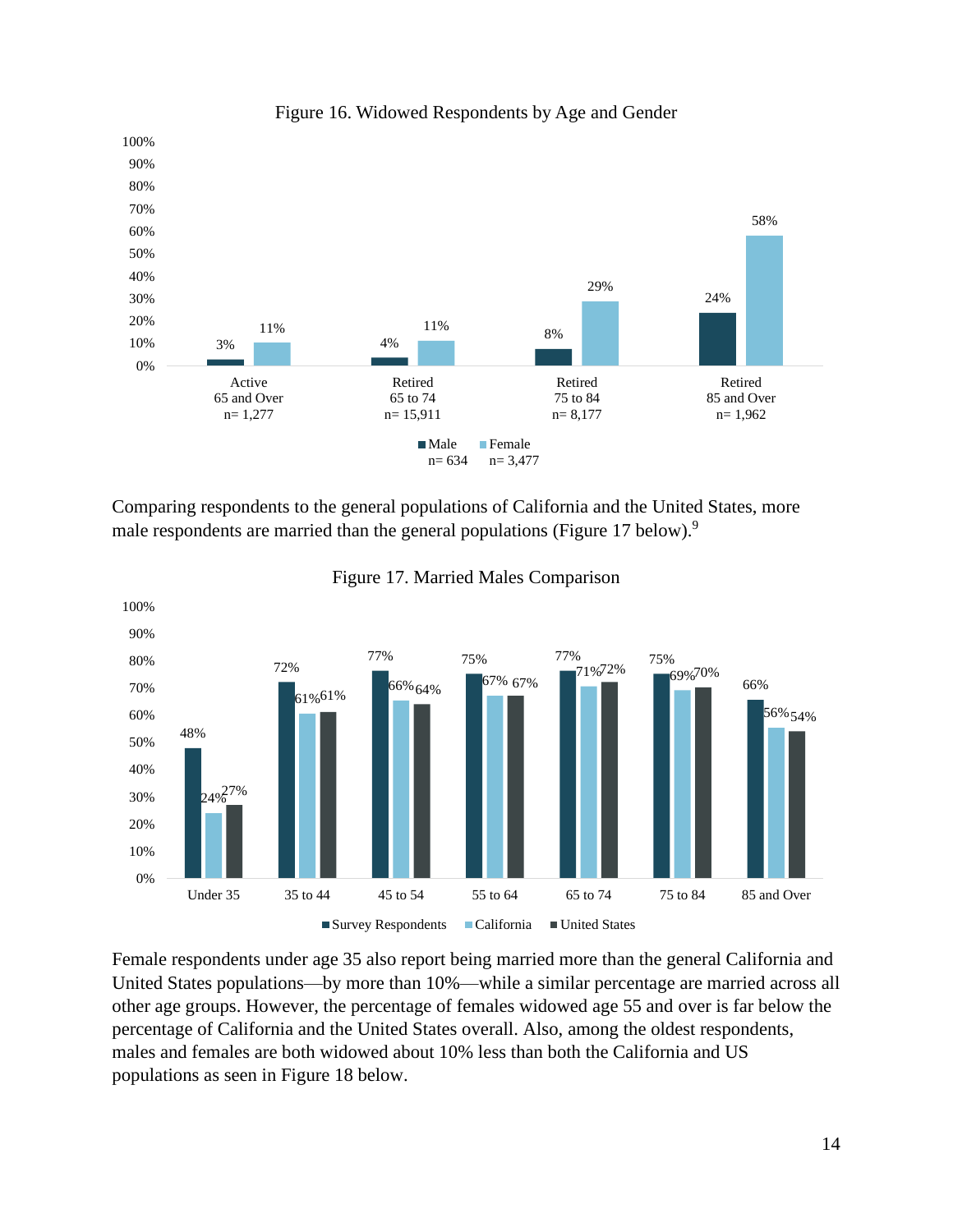

## Figure 18. Widowed Age 85 and Over Comparison

U.S. Census Bureau, 2013-2017 American Community Survey 5-Year Estimates

Understanding these trends for a predominantly female membership can be important. While men are more likely to remain married throughout most of their lives, women are more likely to be unmarried or have lost their partner in retirement. This can impact their financial well-being through loss of income, and it can affect their emotional well-being by adding the stress of a new financial reality.

## <span id="page-15-0"></span>**Debt**

Retirement preparedness activities concentrate on asset accumulation. Expenses in retirement dictate the rate of asset deaccumulation. Debt has relationships with both asset accumulation and deaccumulation. Analyzing member debt provides data and insight on a financial obstacle to saving for retirement and maintaining financial security in retirement.

Respondents were asked to report the types and amounts of their household debt including mortgages, credit card debt, auto loans, medical bills, student loans and other. All active age groups have fewer than a quarter of respondents with no household debt. In retirement, fewer than half of respondents under age 85 have no household debt. Among the oldest retirees—age 85 and older—55% report no household debt (Figure 19 below).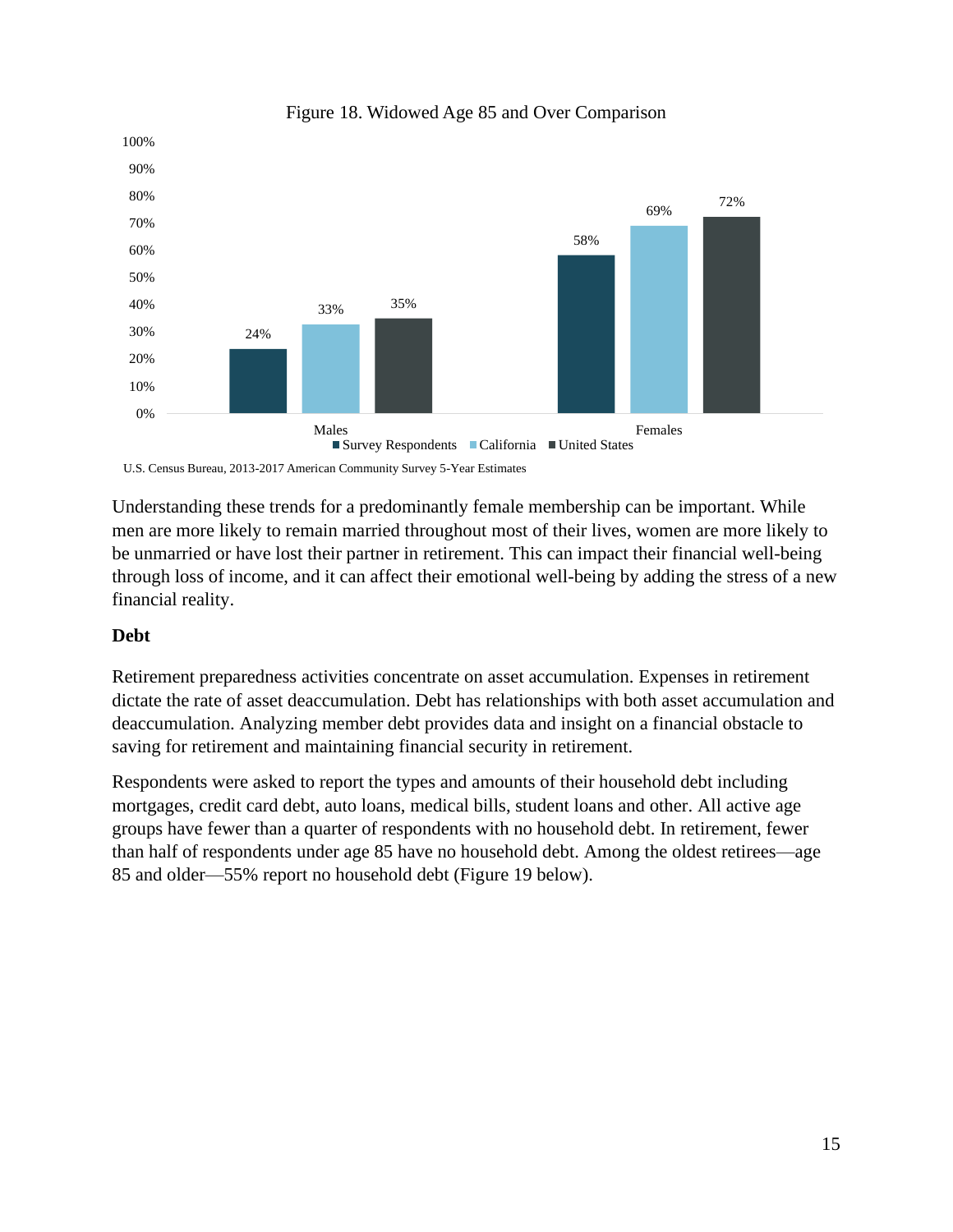

Figure 19. Respondents with No Debt by Age

Mortgage debt is one type of debt that is long term and can be quite large. A large percentage of respondents carry mortgage debt with a decline in the number of respondents carrying mortgage debt at older ages. The median amount of mortgage debt also declines with age (Figure 20 below).



Figure 20. Respondents with Mortgage Debt by Age

When considering the mortgage debt among respondents, it is helpful to assess the rates of home ownership within the respondent population and how debt and home ownership trends compare to the United States more generally (debt rates for the California population were not publicly available).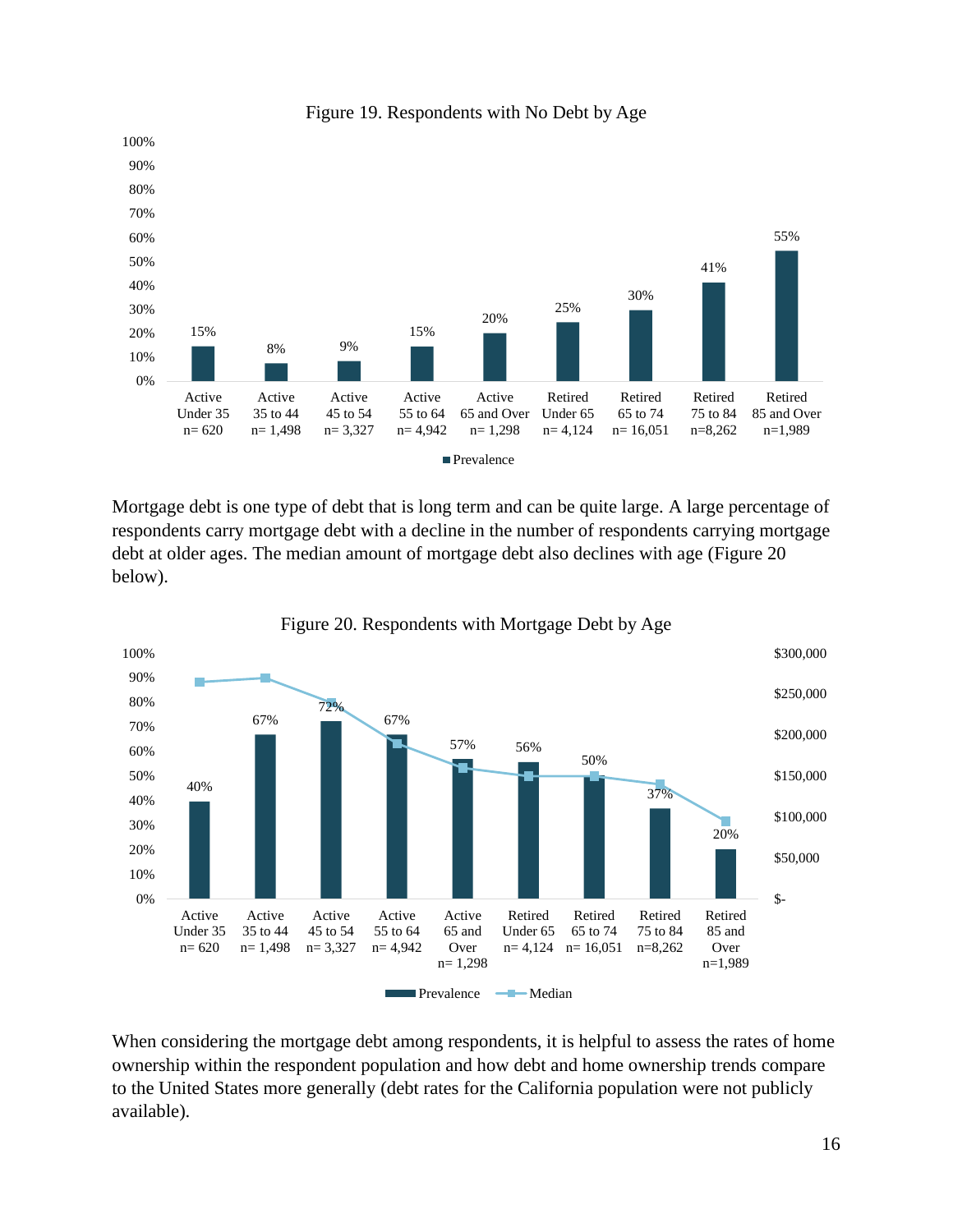

Figure 21. Mortgage Debt Comparison

U.S. Census Bureau, Wealth, Asset Ownership, & Debt of Households Detailed Tables: 2016

In most age groups, 15% more survey respondents have mortgage debt compared to the United States overall population (Figure 21 above). However, for both California and the United States as a whole, a larger percentage of survey respondents own homes (Figure 22 below). Some of the higher prevalence in mortgage debt may be due to these higher rates of home ownership.



Figure 22. Home Ownership Comparison

Another long-term debt is student loans. It is notable that some respondents indicated the student loan debt they reported is for their child's education. Still, under age 35, more than half of survey respondents report student loan debt with a steady decline in prevalence with age. The median amount of debt also declines with age (Figure 23 below).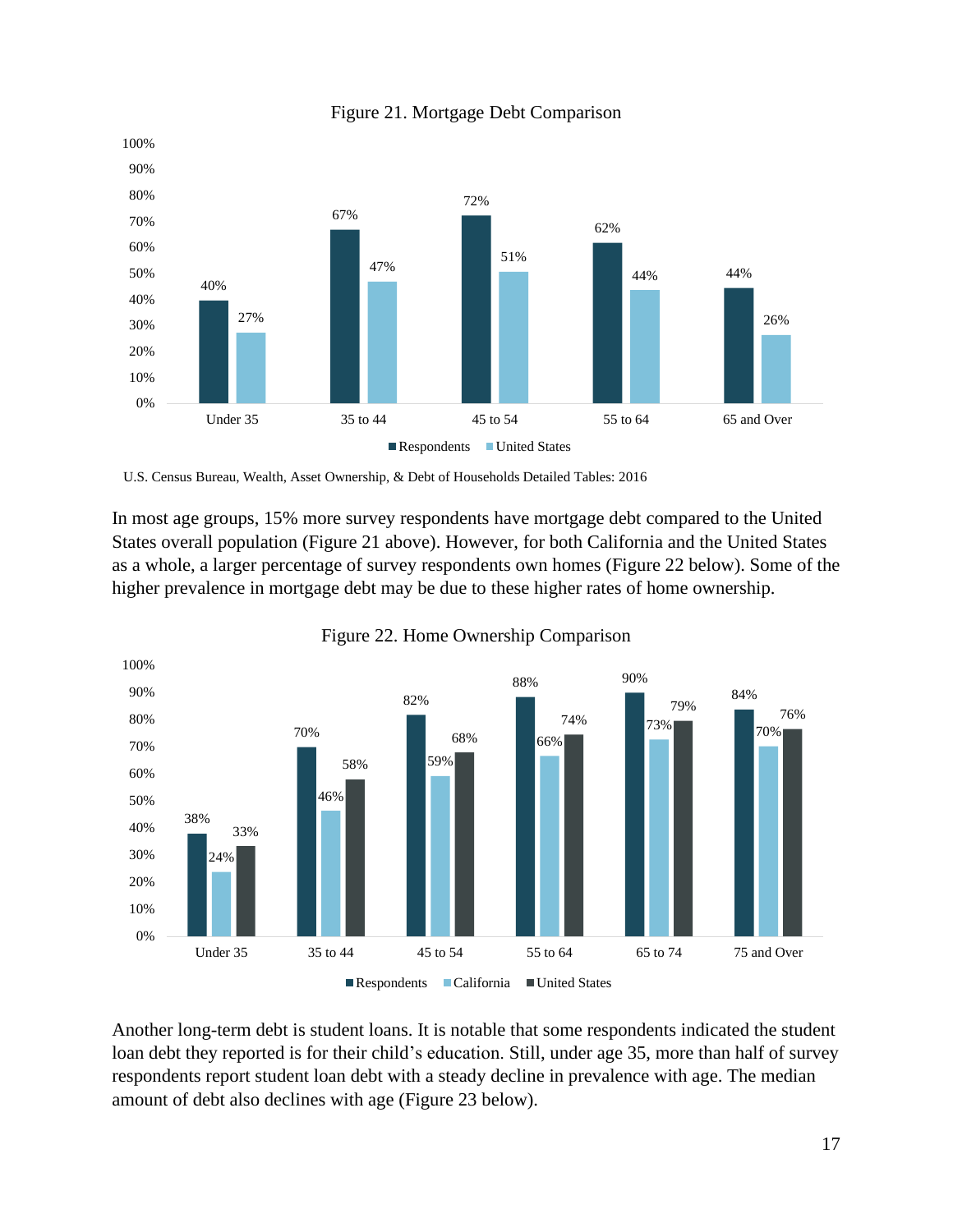

When comparing student loan debt for respondents to the general United States population, ages 45 to 54 show 10% more survey respondents have student loan debt and about 20% more for ages 35 to 45 and 35 and under.





U.S. Census Bureau, Wealth, Asset Ownership, & Debt of Households Detailed Tables: 2016

Two more types of debt with high prevalence were auto debt (Figure 25 below) and credit card debt (Figure 26 below). The prevalence and median amount of debt peak from 35 to 64 and decline steadily throughout the older age groups.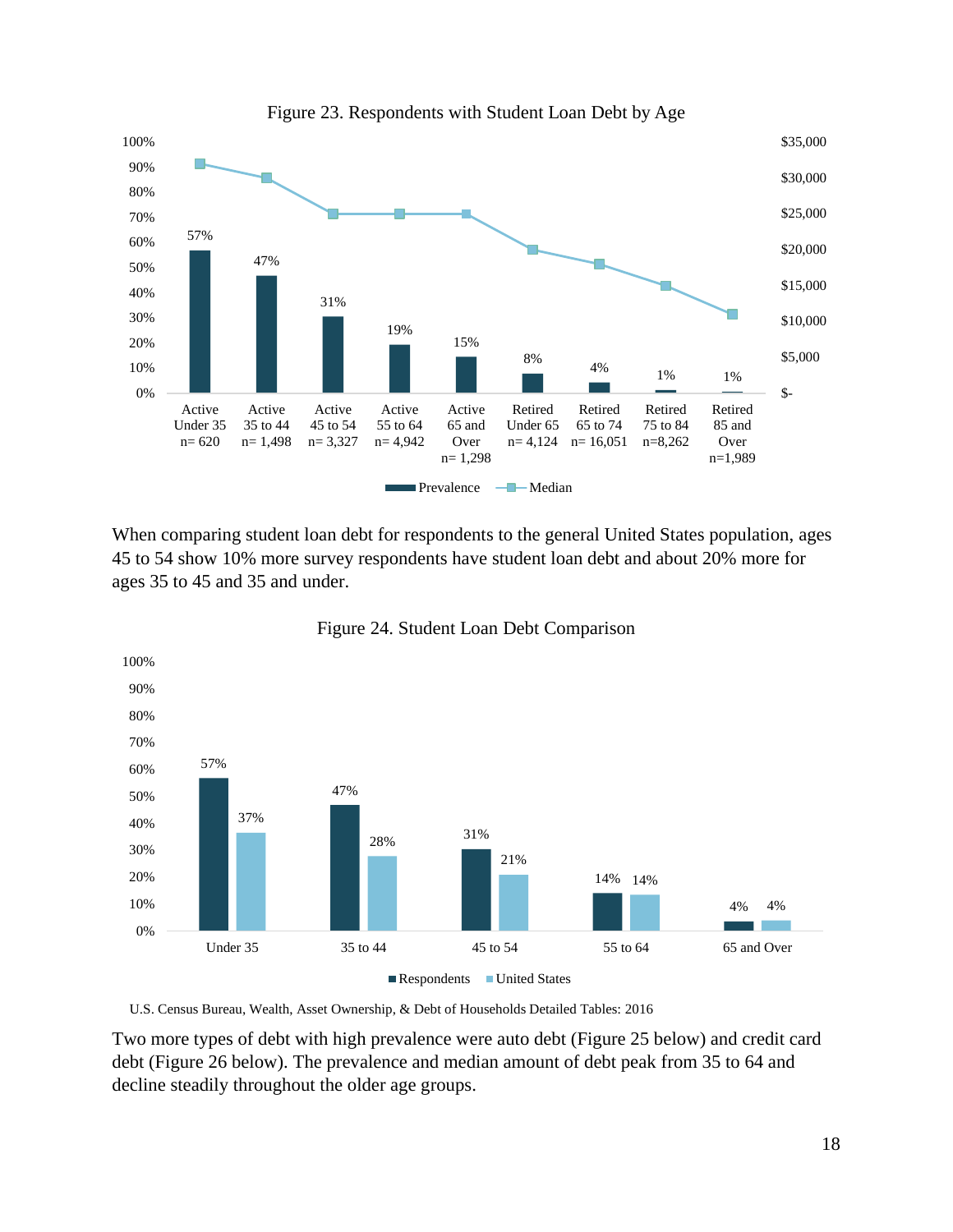

Figure 25. Respondents with Auto Debt by Age



Figure 26. Respondents with Credit Debt by Age

One final type of debt that could be more prevalent for retirees as they begin to experience more health care needs is medical debt. However, fewer than 10% of respondents across all age groups have medical debt, and the median debt across all age groups is \$2,000 or less (Figure 27 below).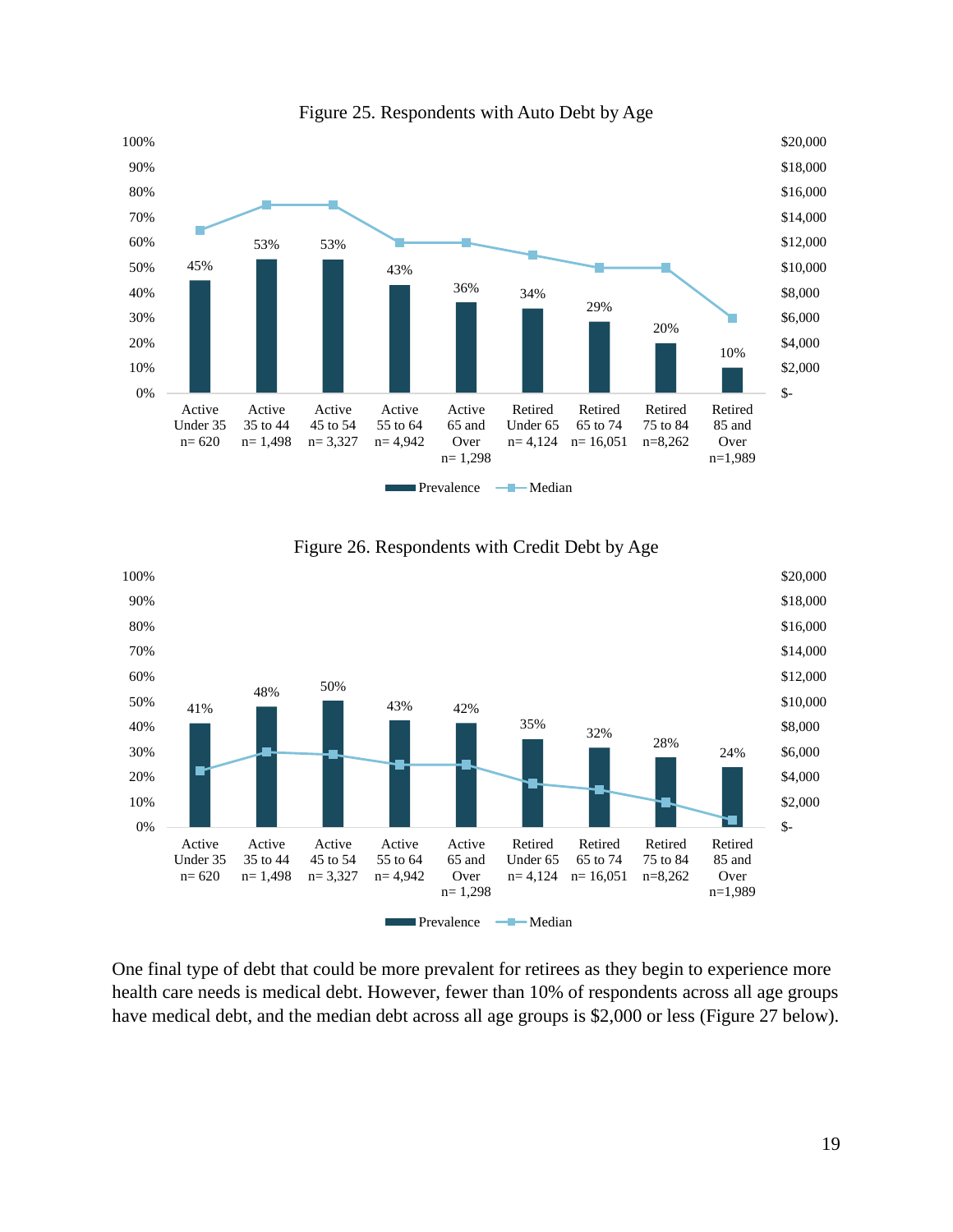



## <span id="page-20-0"></span>**Savings**

While CalSTRS members have a defined benefit for retirement, supplemental savings can help ensure retirement income is sufficient to meet the lifestyle retirees envision. Active respondents were asked to report their current household balance of all 403(b)/457(b)/401(k) plans, IRAs and Roth IRAs. Retired respondents were asked to report the household balance of those accounts at retirement.<sup>10</sup> Figure 28 below shows the mean and median savings balances for active and retired age groups.



Figure 28. Respondent Savings by Age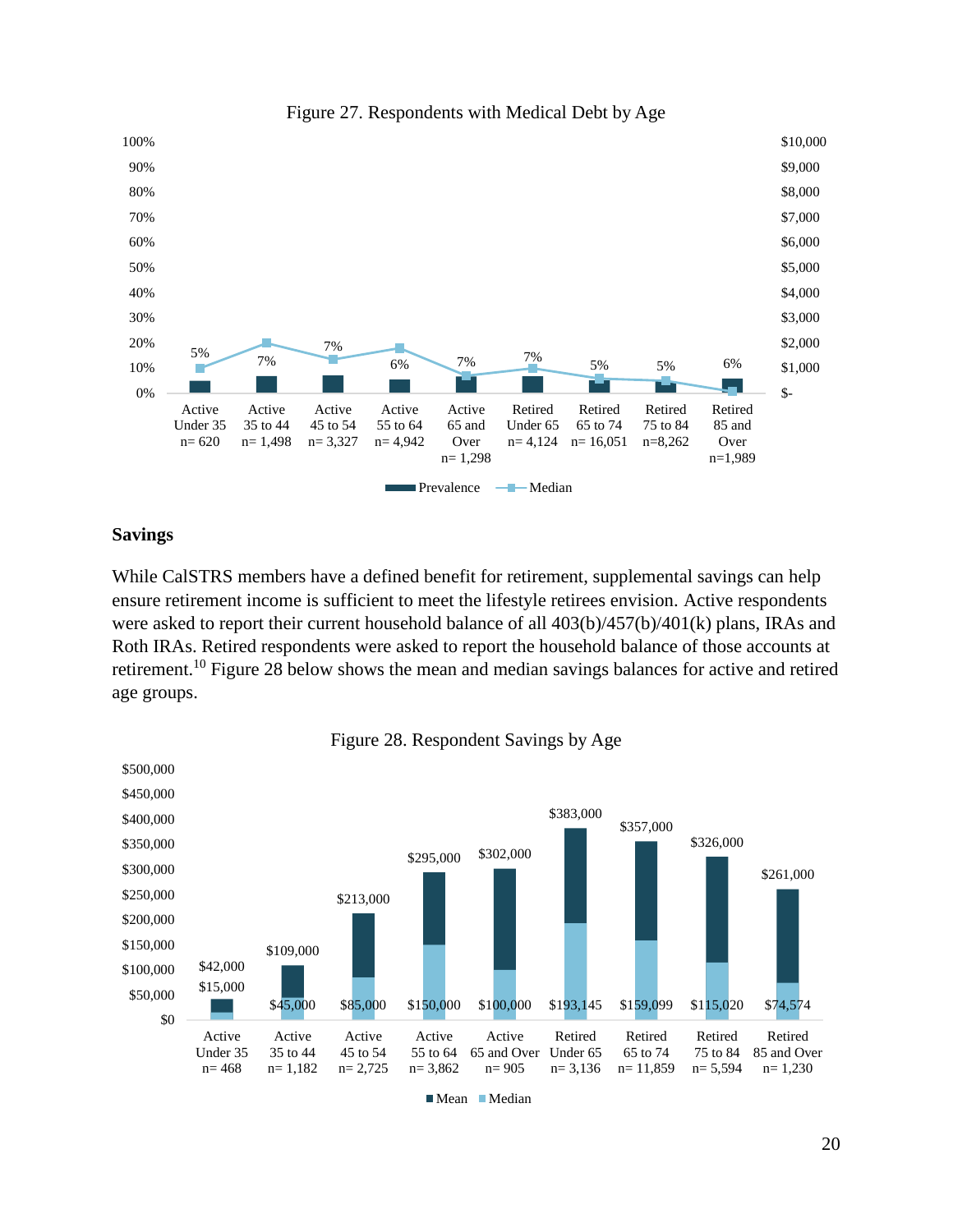It follows that as retirement approaches, savings balance increases. These figures show *household* savings, so the relationship between savings balance and marital status was examined (Figure 29 and Figure 30 below). Indeed, both active and retired<sup>11</sup> married respondents have higher household savings balances than other marital statuses. Separated and divorced respondents also have the least amount of savings on average.



Figure 29. Active Respondents Savings by Marital Status



Figure 30. Retired Respondents Savings by Marital Status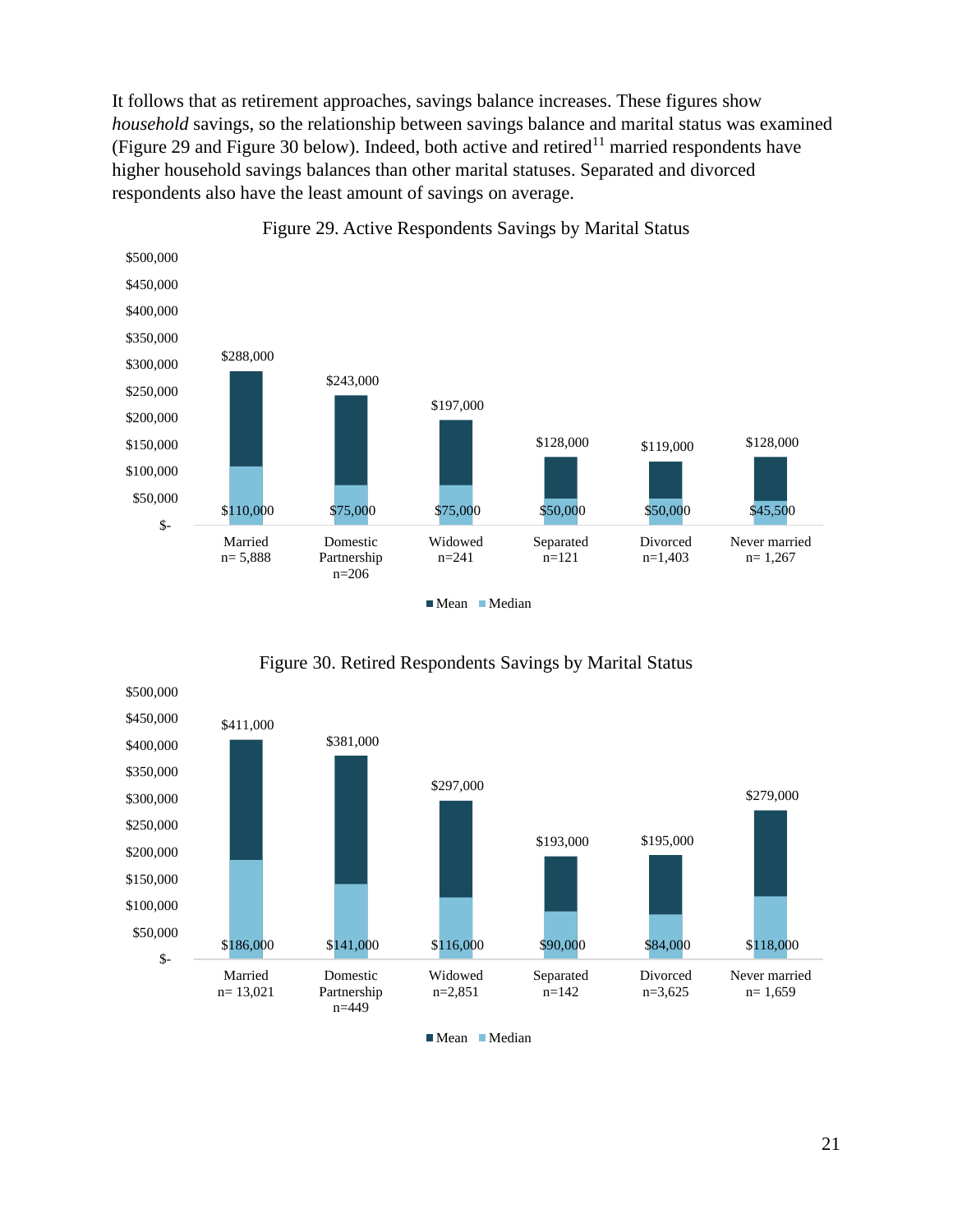# <span id="page-22-0"></span>**Health**

Survey respondents were asked to rate their current health. Almost three-quarters of active respondents across all age groups report health as healthy or very healthy (Figure 31 below).



Figure 31. Active Respondents Health by Age

This good health is also seen in retirement. About three-quarters of retired respondents under age 75 also report being in good health. In the two oldest retired age groups—75 to 84 and 85 and over—the percentage of respondents who report good health drops to 66% and 52%, respectively. However, less than 10% of the retirees in the two oldest age groups report their health as unhealthy or very unhealthy (Figure 32 below).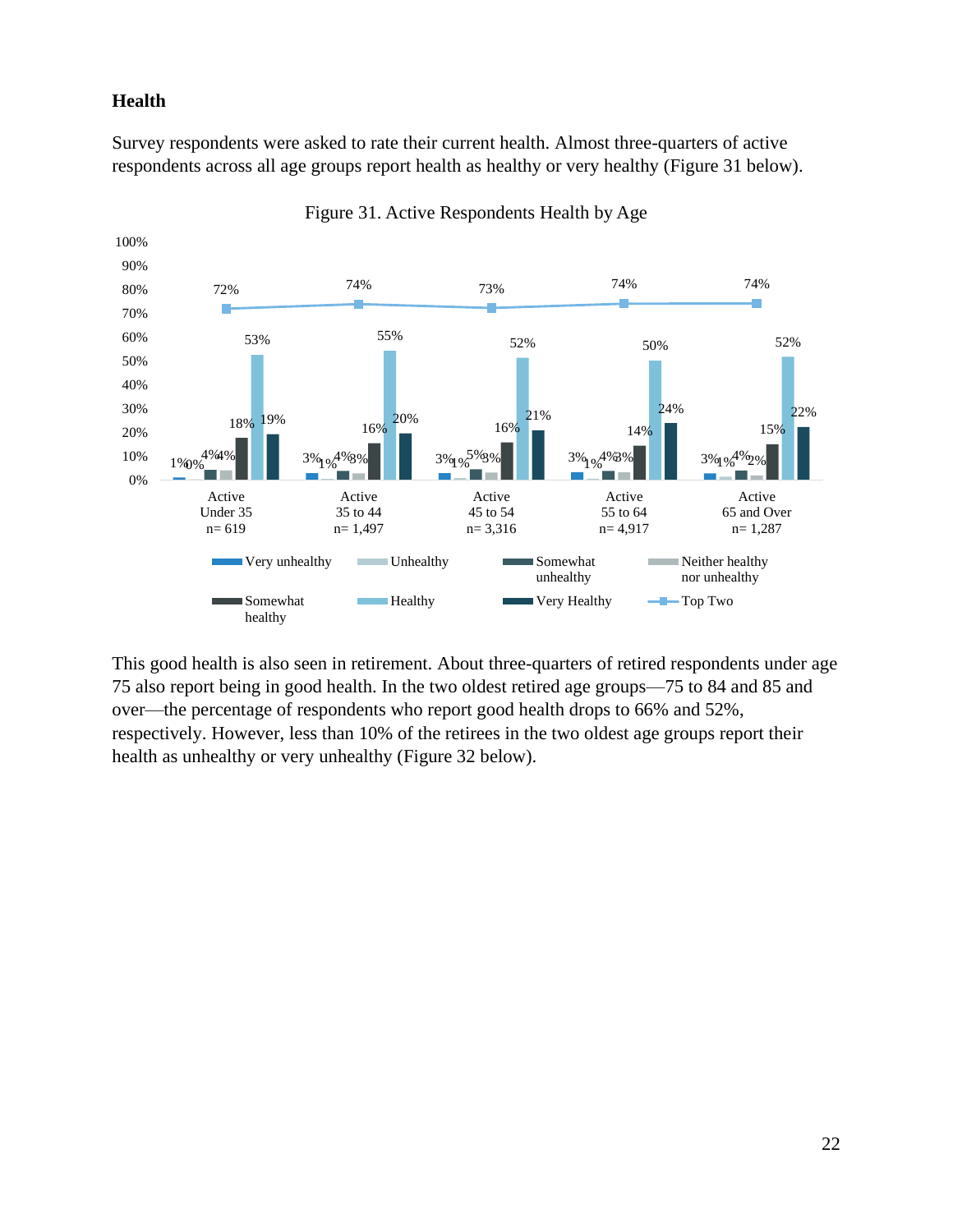

#### Figure 32. Retired Respondents Health by Age

## <span id="page-23-0"></span>**Work/Life Balance**

Active respondents were asked how satisfied they are with their work/life balance. Work/Life Balance is strongly correlated with age—the older one is the higher their satisfaction with their Work/Life Balance. However, fewer than 10% of respondents in all age groups report being either dissatisfied or completely dissatisfied with their Work/Life Balance (Figure 33 below).



Figure 33. Active Respondents Work/Life Balance by Age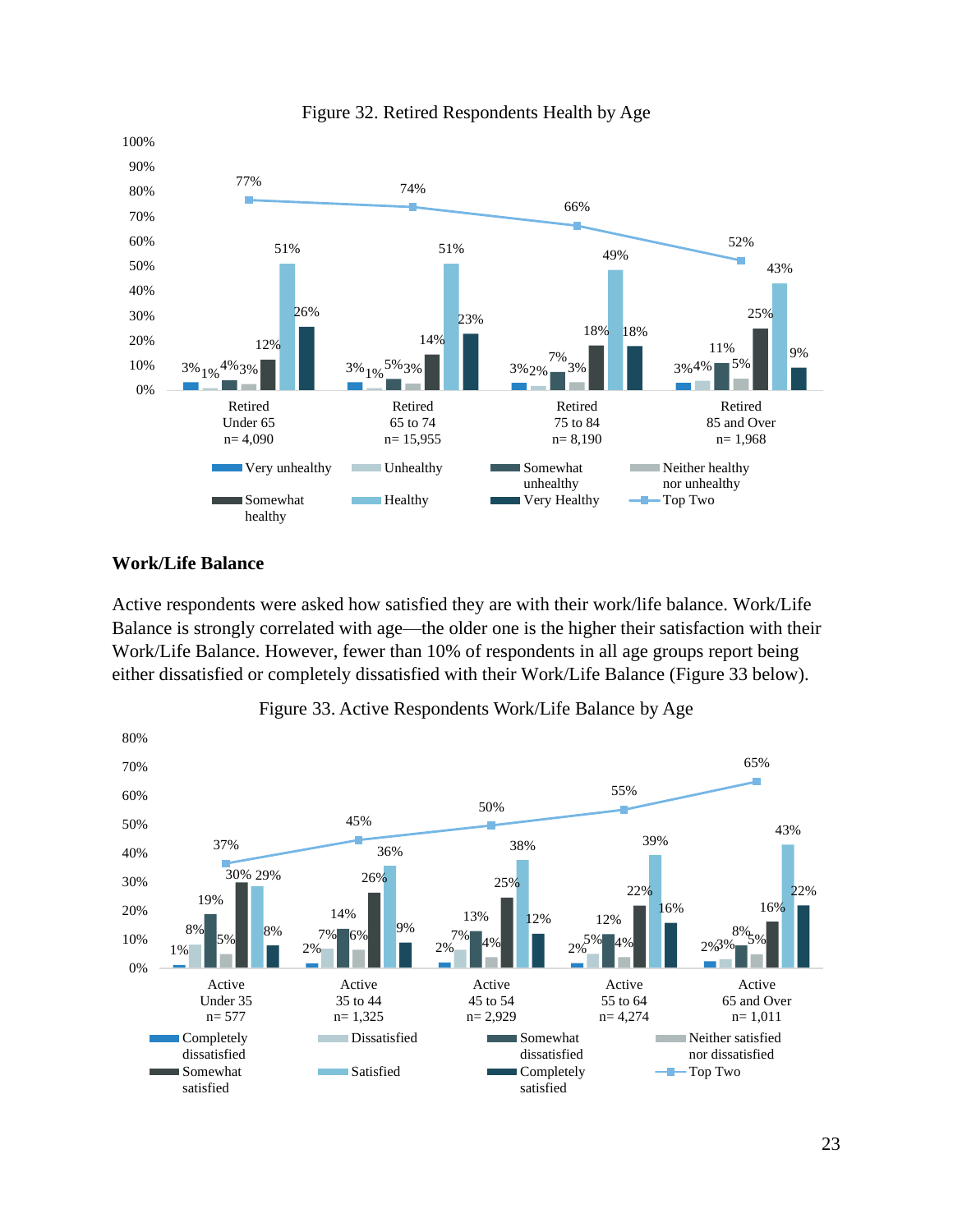## <span id="page-24-0"></span>**Quality of Life in Retirement**

Retired respondents were asked their level of satisfaction with their Quality of Life in Retirement. More than three-quarters of retired respondents in all age groups indicate being satisfied or completely satisfied with their quality of life in retirement. In fact, less than 10% of respondents in every age group indicate either a neutral or dissatisfied response.



Figure 34. Quality of Life in Retirement by Age

Another way to examine the Quality of Life in Retirement is by marital status. As seen in Figure 35 below, while Quality of Life in Retirement is very high overall, respondents who are currently married or in a domestic partnership have higher satisfaction with their Quality of Life in Retirement by six or more percentage points.



## Figure 35. Quality of Life in Retirement by Marital Status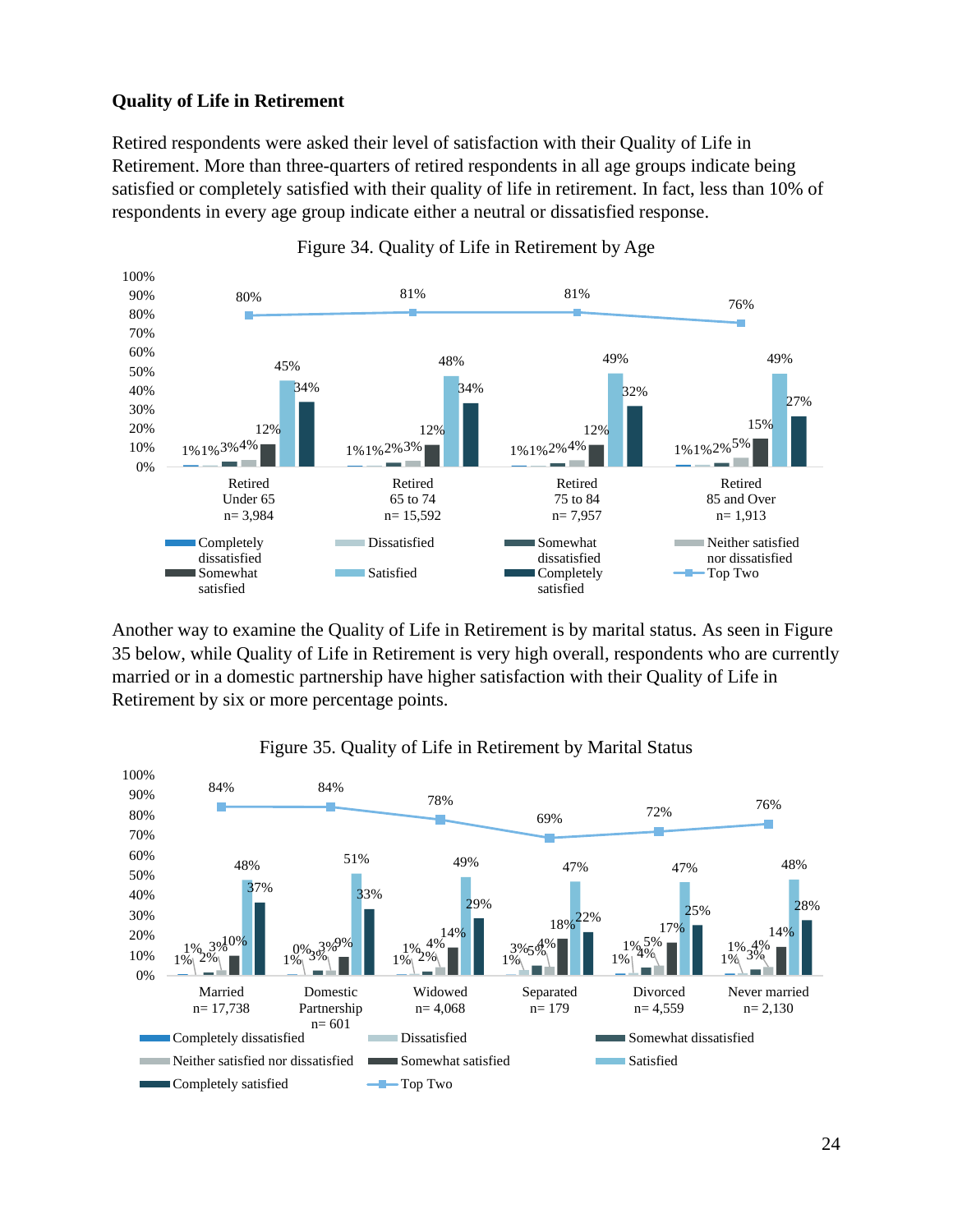## <span id="page-25-0"></span>**Breaks in Service**

Survey respondents were asked to report any breaks in CalSTRS service. While most males and most females have had no breaks in service, more females have had breaks in service (Figure 36 below).



Figure 36. Breaks in Service by Gender

Males mostly had breaks in service due to a job change while females more often had a break in service to have children or raise a family.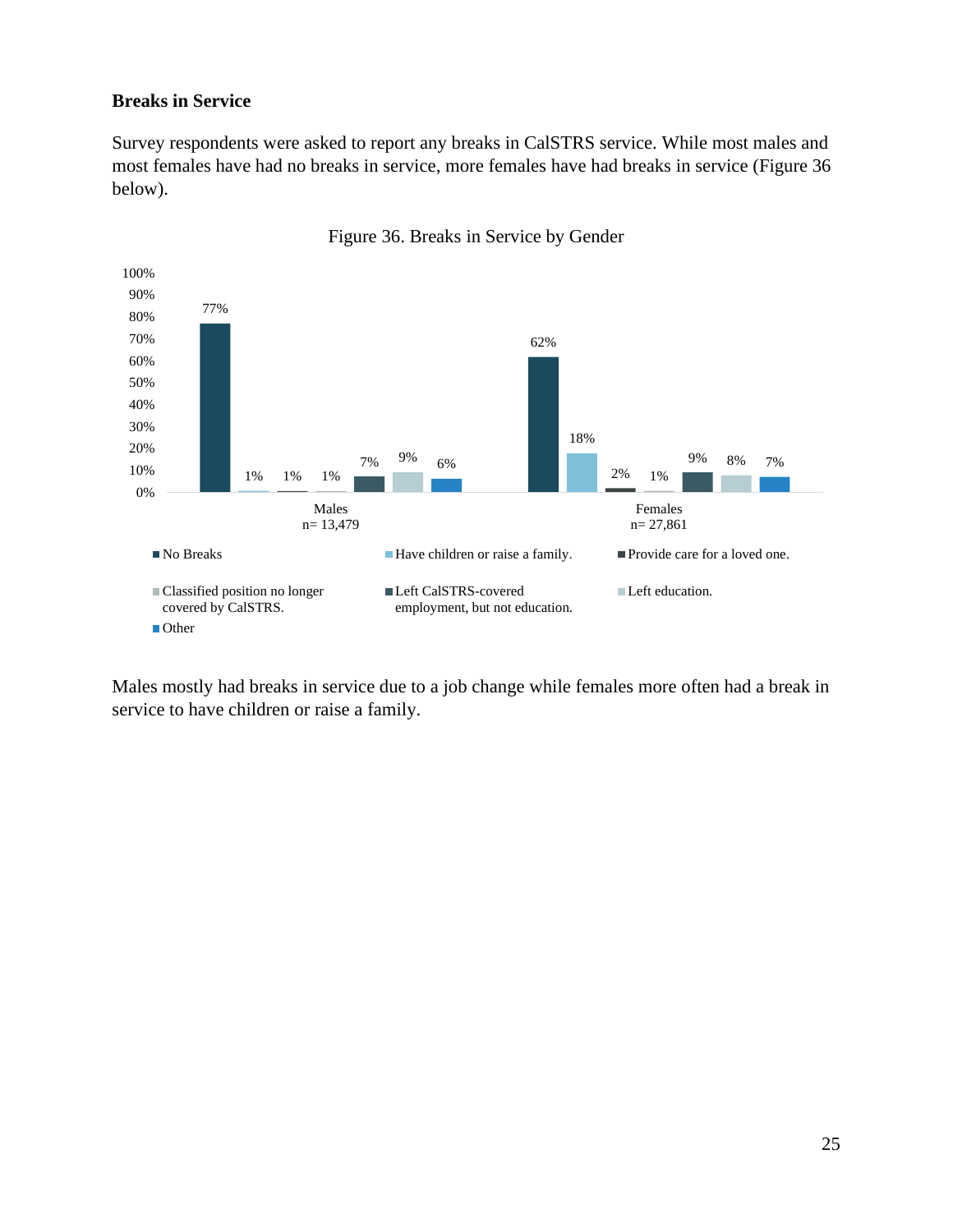#### <span id="page-26-0"></span>**Reasons for Joining the Education Profession**

Respondents were asked why they joined the education profession and were given the option to *select all* from a range of options. Across all age groups the most reported answer was *I wanted to make a difference in the lives of students*. In all but the youngest active age group, the second most reported reason was *I had a teacher who inspired me*. For active respondents under age 35, the second most reported reason was *I wanted to give back to the community*.



26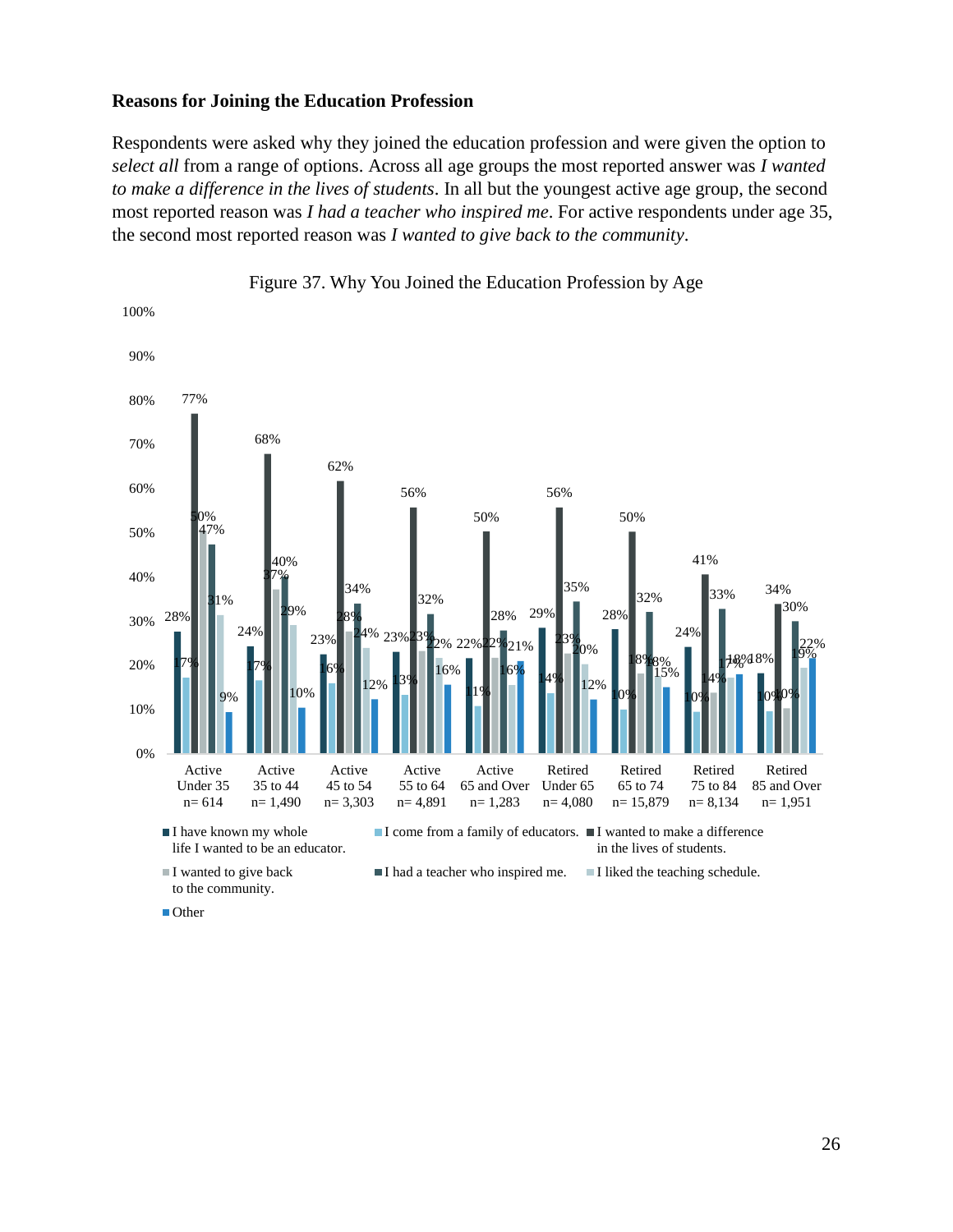## <span id="page-27-0"></span>**Retirement Preparedness**

Included in the survey were questions related to retirement preparedness. Active respondents were asked to respond to two items specifically about how they feel about retirement. Active respondents were first asked to rate their confidence they would have enough money to live comfortably throughout their retirement years.



Figure 38. Active Respondent Confidence by Age

Confidence—either confident or very confident—remains below 50% for all active age groups (Figure 38 above). The other item active respondents were asked was how on track they feel they are in reaching their retirement income goals.



Figure 39. Active Respondents On Track by Age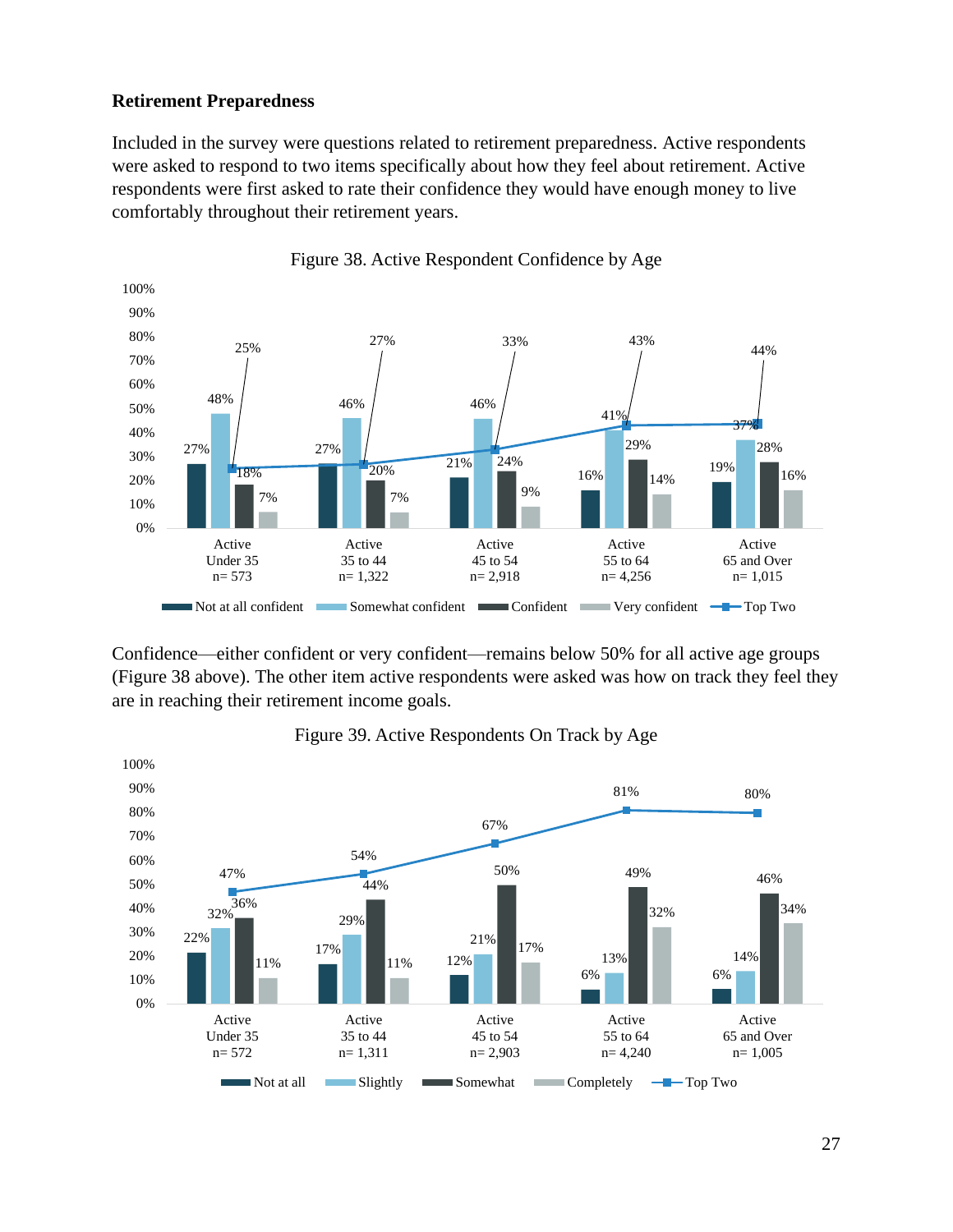As with the confidence measure, the percentage of those who feel on track—somewhat or completely on track—increases with age (Figure 39 above). Notably, the percentage of those who feel on track in all active respondent age groups is almost double the percentage of those who feel confident about their retirement income.

Retired respondents were also asked about their confidence they would have enough money to live comfortably throughout their retirement years. In contrast to active members, retired respondent confidence is above 60% for all age groups (Figure 40 below).



Figure 40. Retired Respondent Confidence by Age

Another measure of retirement preparedness for retired respondents was how successfully they feel they prepared for retirement (Figure 41 below).



# Figure 41. Retired Respondent Successfulness by Age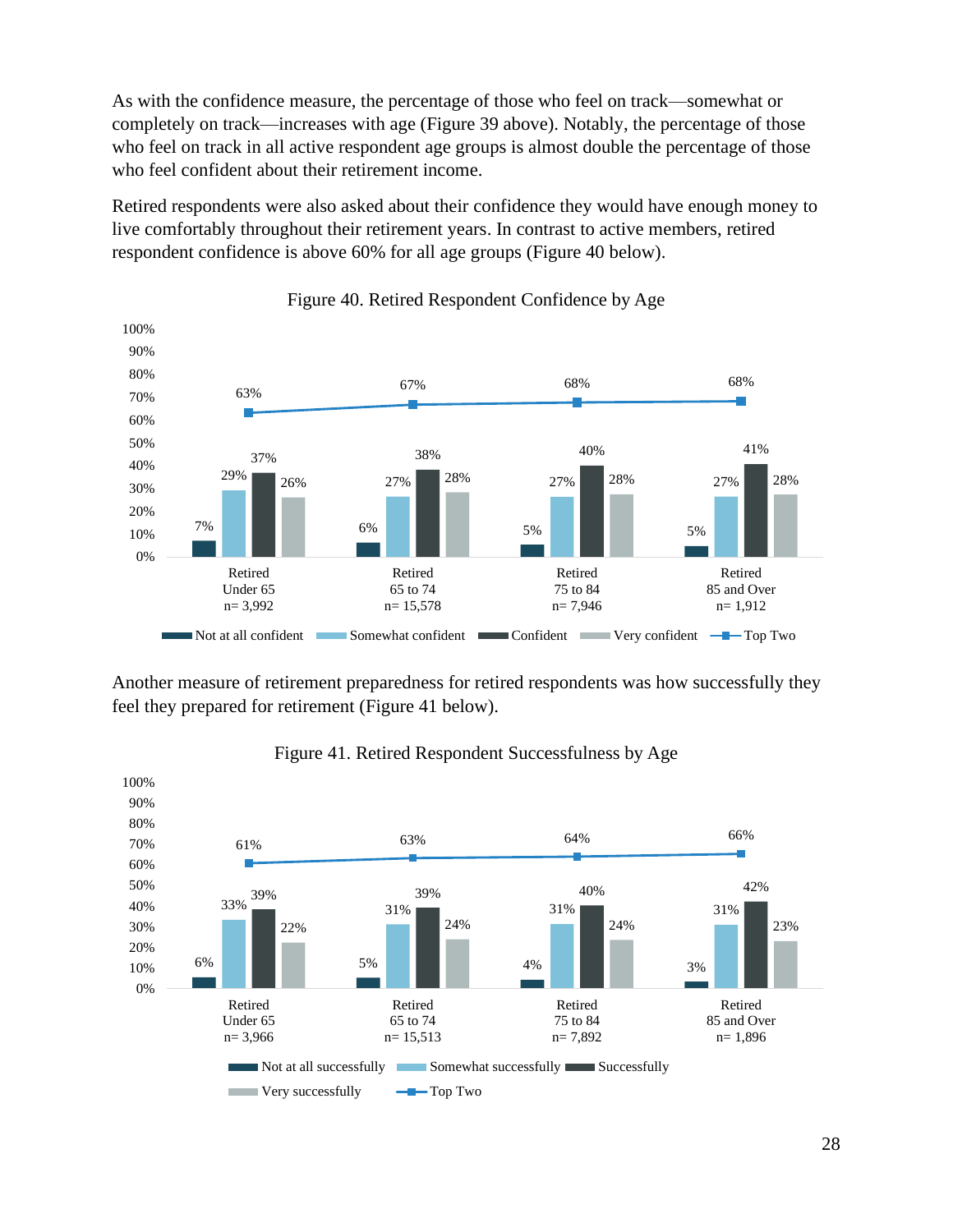Across all retired respondent age groups, more than 60% of respondents feel they prepared for retirement—successfully or very successfully—while fewer than 10% in all age groups feel they were not at all successful in preparing for retirement. Their measure of success is similar to their measure of retirement confidence as seen earlier.

A final retirement preparedness assessment for retirees is the level they feel their retirement income sufficiently ensures their financial security in retirement (Figure 42 below).



Figure 42. Retired Respondent Sufficiency by Age

Again, over 60% of respondents report their retirement income is completely sufficient or sufficient.

When comparing active and retired respondents, retired respondents are much more confident their retirement income will meet their needs. Retired respondents are also more consistent across all the measures. Active respondents are less consistent, reporting they feel they are increasingly on track to meet their retirement income goals by age group, but have much lower confidence in their retirement income meeting their needs. It could be that active respondents experience more uncertainty, especially at younger ages, but upon experiencing retirement, the financial reality regulates retired responses to retirement preparedness measures. This is a theme found in other research conducted by CalSTRS.<sup>12</sup>

It can be useful when assessing retirement preparedness to use some demographic factors to determine what may be shaping respondent perceptions. One variable that can be an influence in retirement preparedness is marital status.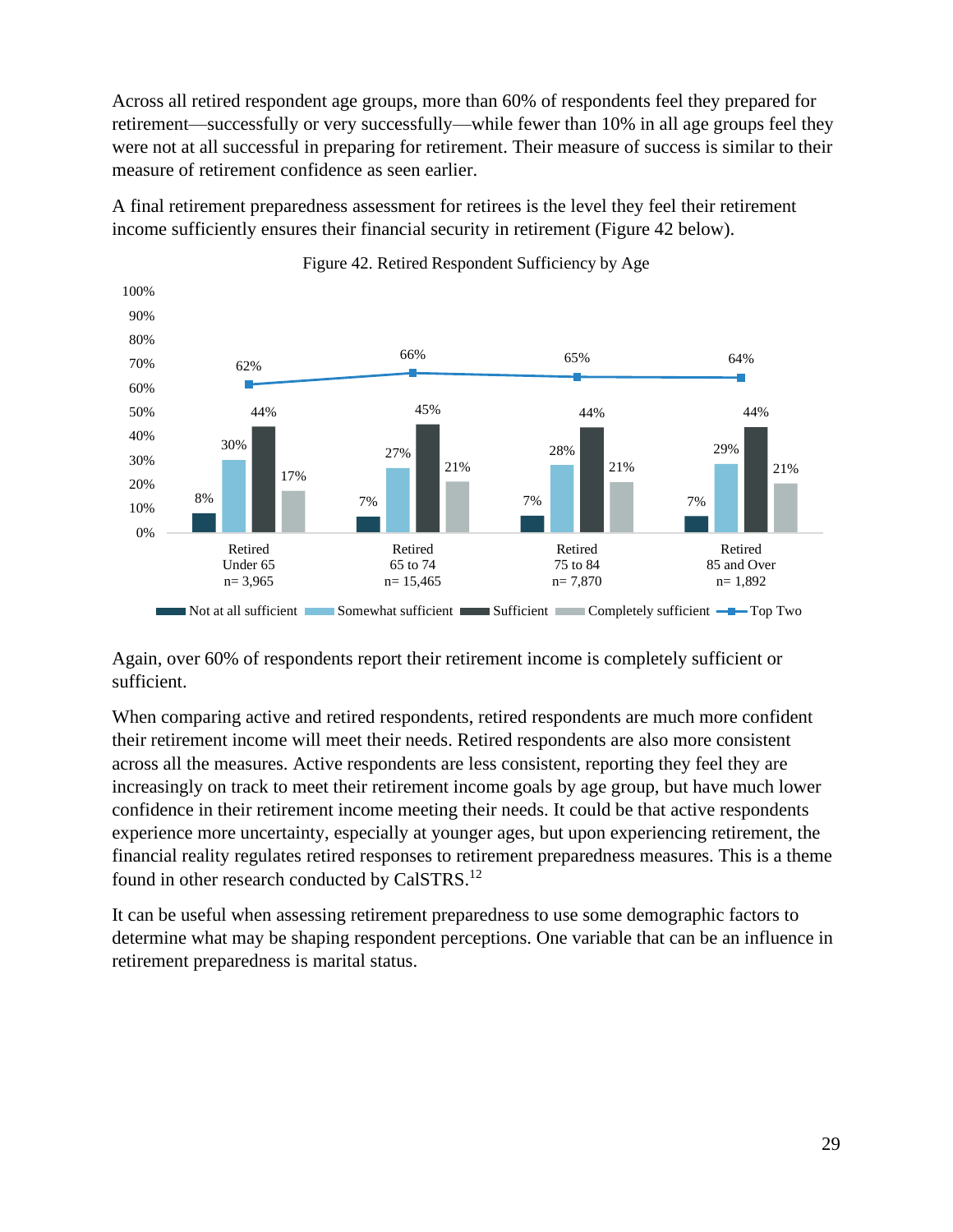

Figure 43. Active Respondent Retirement Preparedness by Marital Status Top Two

When active retirement preparedness is compared to marital status (Figure 43 above), a larger percentage of married and widowed respondents report high levels of confidence and feel somewhat or completely on track in reaching their retirement income goals.





For retired respondents (Figure 44 above), a higher percentage of those who are married, widowed or in a domestic partnership also report high levels of confidence and feel they were successful or very successful in preparing for retirement. When assessing whether their retirement income sufficiently ensures their retirement security, a smaller percentage of separated and divorced individuals report their retirement income is sufficient or completely sufficient. Marital status does not fully explain the variation in responses to retirement preparedness items, but this comparison demonstrates how demographic analysis can help members evaluate retirement planning efforts and expectations relative to their demographic cohort.